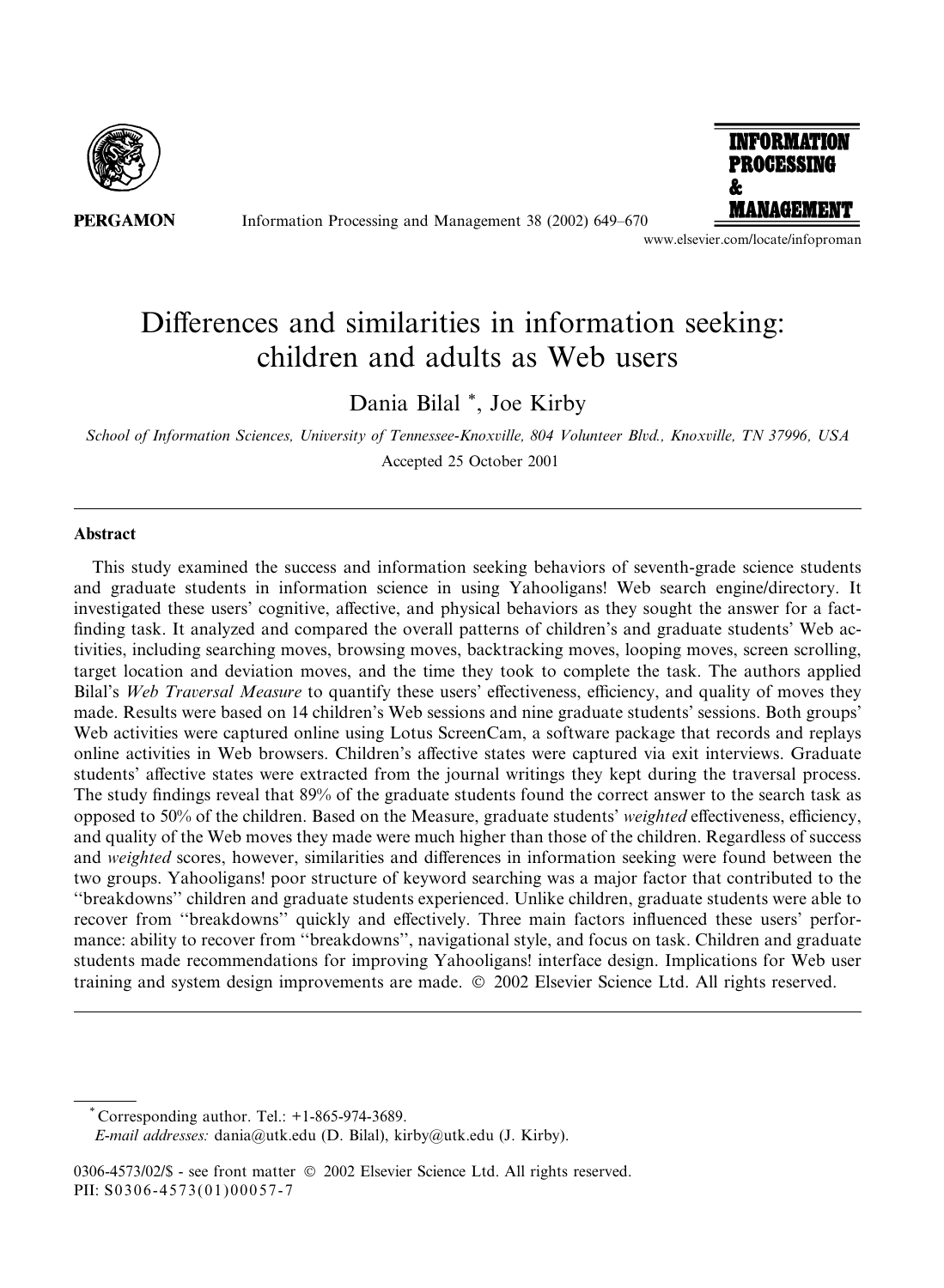# 1. Introduction

The nature of the Web as a hypermedia and dynamic information retrieval system has reshaped how users seek, retrieve, and evaluate information. Use of the Web has proliferated in school and other types of libraries, but little is known about how young people and adults find information on the Web and, specifically, how these two user groups seek information in the same Web search engines. Little is also known about how well the interface design of Web search engines supports user information seeking.

Research on children's use of the Internet/Web (Bilal, 1998, 1999, 2000, 2001; Bilal & Watson, 1998; Kafai & Bates, 1997; Large, Beheshti, & Moukad, 1999) and adult use of the Internet/Web (Jansen, Spink, & Saracevic, 2000; Meghabghab, 1995; Nahl & Meer, 1997; Palmquist & Kim, 2000; Saracevic, 1997; Wang, Hawk, & Tenopir, 2000; Wolfram & Ross, 2000) shows that both user groups have cognitive difficulties constructing effective search queries, and that most of these users do not use the Web effectively.

To date, Web research has mainly focused on how children use search engines that are designed for adults (Large & Beheshti, 2000; Large et al., 1999; Schacter, Chung, & Dorr, 1998). No studies have investigated how adults use search engines that are designed for children.

Research that concern adults' information seeking on the Web have either included the whole Web (Catledge & Pitkow, 1995; Lazonder, Biemans, & Wopereis, 2000; Nahl & Meer, 1997; Tauscher & Greenberg, 1997; Wang et al., 2000) or a single engine such as Excite (Jansen et al., 2000; Wolfram & Ross, 2000).

Information seeking activities may vary based on individual differences, such as age, search tasks, information retrieval systems used, and learning styles. In fact, individual differences in information seeking are of renewed interest. Recently, a special issue of the Journal of the American Society for Information Science addressed various aspects of these differences (Chen, Czerwinski, & Macredie, 2000). However, no research in this issue examined differences in information seeking between children and adults as they use the Web.

This study examined differences and similarities in information seeking on the Web between seventh-grade children and graduate students in information science. It explored these users' thoughts (i.e., cognitive behavior), feelings (i.e., affective behavior), and actions (physical behavior) as they used Yahooligans! Web search engine/directory to find the correct answer to a fact-finding task. Although one may assume that graduate students possess higher cognitive skills than children and, therefore, ought to be better at using a search engine designed for children, the authors argue that ''age'' is only one interacting factor influencing information seeking. Marchionini (1995) notes, for example, that information seeking is influenced by the information seeker, task, search system, domain, setting, and search outcomes.

The main objectives of this study were to: (a) examine children and graduate students' success in finding the correct answer to a fact-finding task in Yahooligans!, (b) explore children and graduate students' information-seeking behaviors from the cognitive, physical, and affective perspectives, and (3) apply Bilal's (Bilal, 2000) Web Traversal Measure that quantifies children's and graduate students' effectiveness and efficiency in using the Web, as well as quality of Web moves they make. Results gained from this study will derive factors to use in improving the design interfaces of Yahooligans! They will also provide a framework for improving user's experience on the Web through training.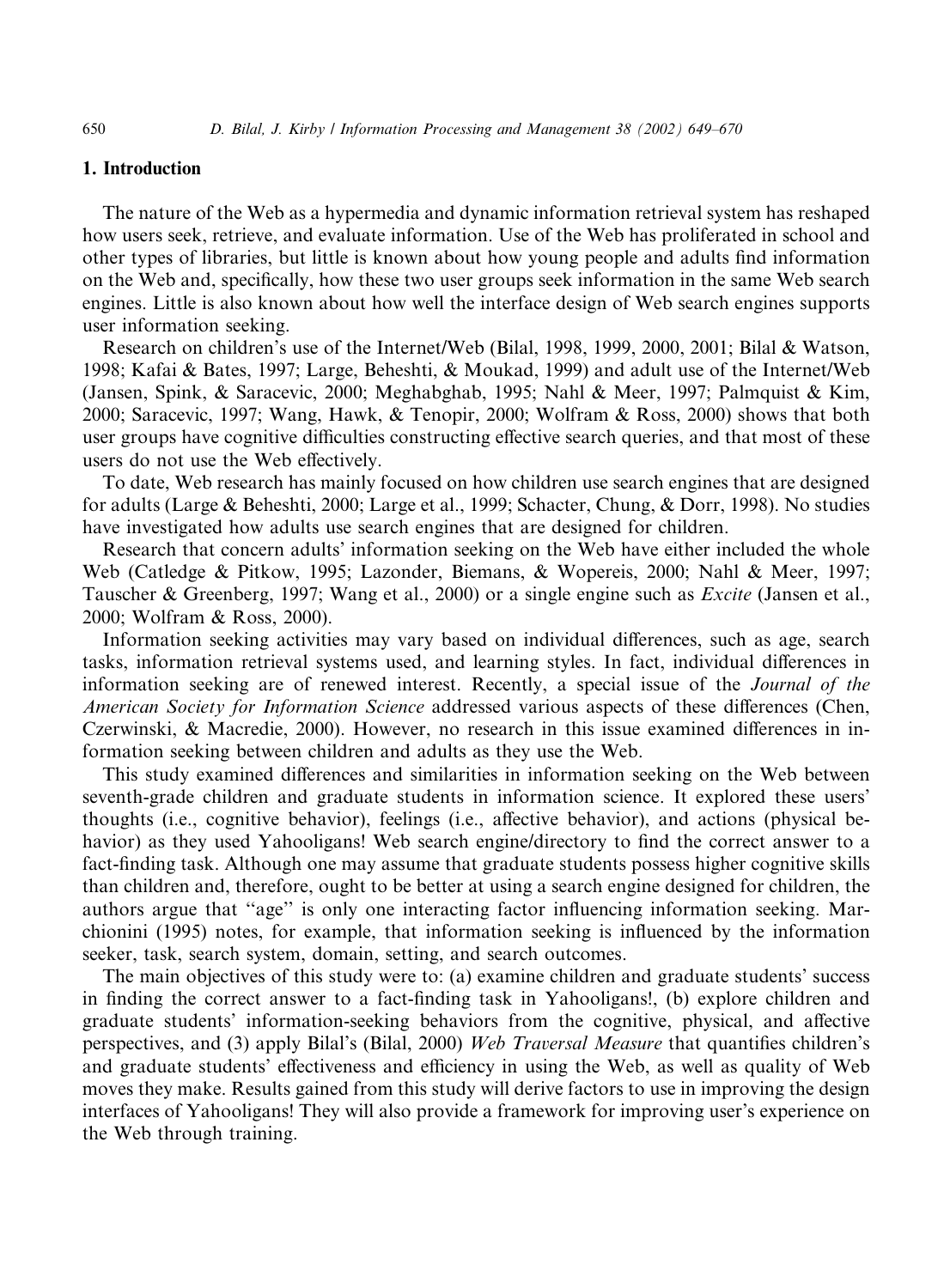# 2. Related research

# 2.1. Children and the Web

In a multiple-part research project, Bilal (2001, 2000) investigated the success and informationseeking behavior of seventh-grade science students in using the Yahooligans! search engine/ directory on three types of search tasks: fact-finding, research-based, and self-generated. Children's behavior was examined from the cognitive, physical, and affective perspectives. In part I (2000), children navigated Yahooligans! to find the correct answer to a fact-finding task about ''the age of alligators in the wild and captivity'' that was assigned by their science teacher. Children's behavior was captured using Lotus ScreenCam. Their affective states were elicited through exit interviews. Their prior experience in using the Web and Yahooligans! were gathered through a questionnaire that they completed at the beginning of the study. The results of the study were based on 14 usable Web sessions. The study findings reveal that 50% of the children succeeded and 50% failed. While children's cognitive behavior reflected an understanding of the search task, term relationships, search formulation, and subject hierarchies, it showed that they experienced difficulties in using the engine. Based on the Web Traversal Measure the author developed and applied, successful children were much more effective than unsuccessful ones (31.14% vs. 12.42%, respectively). This weighted score means that successful children put nearly 70% of their navigational effort toward finding the target hyperlink, whereas unsuccessful ones put nearly 88% of their effort to that end. In addition, the *Measure* showed a slight difference in weighted efficiency scores between successful and unsuccessful children (26.28% vs. 22.14%, respectively) and a slight difference in their quality moves scores (32.14% vs. 28.85%). The former scores mean that children made lots of ''effort'' to locate the target hyperlink and complete the task. The latter scores indicate that the quality of Web moves they made did not exceed 33%. Yahooligans! poor structure of keyword searching was a main factor that contributed to most of the ''breakdowns'' that the children experienced. Despite the difficulty the children had in using the engine, their high motivation surfaced as stimuli for their persistence to locate the target answer.

In part II of the research project, Bilal (2001) examined the success and cognitive and physical behaviors of seventh-grade science children in using Yahooligans! to find relevant information for an assigned research task about ''the depletion of the ozone layer''. Sixty-nine percent of the children partially succeeded and 31% failed. Children's success levels were influenced by the way they approached the task. They seemed to seek specific answers to the task rather than develop understanding from the information found. Overall, children had more difficulty with the research task as opposed to the fact-finding task they performed in the previous study (Bilal, 2000). Reasons were: inadequate levels of research skills, misunderstanding of how to complete the task successfully, absence of incentive (e.g., a grade) in performing the task, and lack of engagement in the assigned topic. Children seemed to be motivated to use the Web as an end in itself rather than complete the task successfully. Like the prior study, the findings of this study revealed that Yahooligans! interface design contributed to the many difficulties that the children had experienced.

Large and Beheshti (2000) collected children's stories about using the Web to find relevant information for classroom assignments. Children perceived Web accessibility as an advantage to print sources, but found it harder to use. In a prior study, Large et al. (1999) studied the Web navigational skills of a group of middle school students as they searched for information about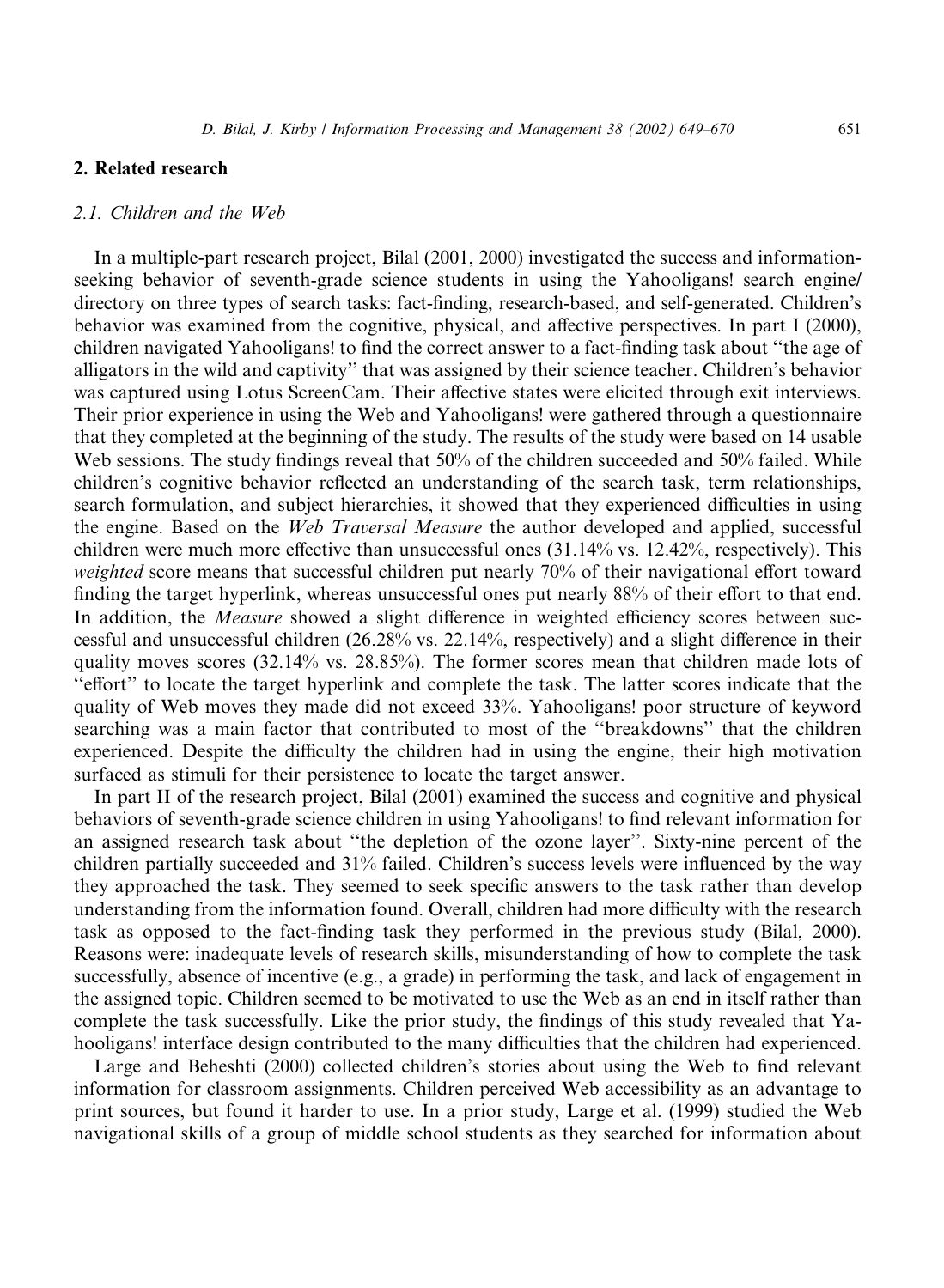''Winter Olympics''. They found that children were inefficient in using the Web and possessed inadequate navigational skills. Children were instructed to use only Infoseek and Alta Vista because they employed the same Boolean default (OR). This study examined only the ''typical'' moves children made in using the Web.

Schacter et al. (1998) explored the performance and searching behaviors of elementary school children in using the Web on two types of tasks: fact-finding and research. Results show that children were interactive information seekers, preferring to browse rather than plan or employ systematic and analytic search strategies. Children had difficulty finding relevant information, but were more successful in finding information on the open-ended task than the fact-finding task. The majority of children used only one Web search engine. The name of this engine is not mentioned, however. The authors examined children's analytic searches, browsing, scan-andselect, and search performance. No measure was used to examine children's efficiency, effectiveness, or quality of Web moves they made. In addition, this study did not explore children's affective states while using the Web.

In studying young adults' use of the Web, Fidel et al. (1999) observed the activities of eight high school students as they looked for information on horticulture topics for a class assignment. Results reveal that students were inefficient in using the Web. The authors did not employ a measure for examining students' efficiency.

# 2.2. Adults and the Web

Few studies explored how adult users interact with the Web. Wang et al. (2000), for example, examined the information seeking behaviors and success of 24 graduate students in information science in using Web resources to find the correct answers to two assigned factual tasks. Students' success level varied by the search task. Sixty-seven percent were successful on the first task, whereas 92% were successful on the second one. Findings also show that the students had limited understanding of how the Web worked and how search engines differed from one another. The authors did examine users' affective states, but measured effectiveness based on success, and efficiency based on the time they took to complete the tasks.

In a study of the Excite search engine, Jansen et al. (2000) examined the searching behaviors of 18,000 users based on analysis of transaction logs of a 51,000-query data set. Results show that users did not have many queries per search, rarely modified queries, and used advanced search syntax minimally in constructing queries. Fewer than 10% of the queries submitted, for example, employed Boolean operators; of these, users applied the Boolean ''AND'' operator incorrectly. Due to the nature of this study, the characteristics (e.g., age) of these users are unknown. Therefore, one cannot determine individual differences in information seeking among these users.

Catledge and Pitkow (1995) pioneered a study at the Georgia Institute of Technology that captured the browsing behavior of staff, faculty, and students. The study findings show that following a link and using the *Back* command were the most frequent Web actions these users made (52% and 41%, respectively). The authors hypothesized that users who are categorized as ''browsers'' spent less time on a Web page than those who are categorized as ''searchers''. In a follow-up study, Tauscher and Greenberg (1997) explored the History mechanism in selected Web browsers. They collected browsing data from 23 participants. They found that 58% of the pages the participants visited were re-visits, and that these pages were re-visited through activating the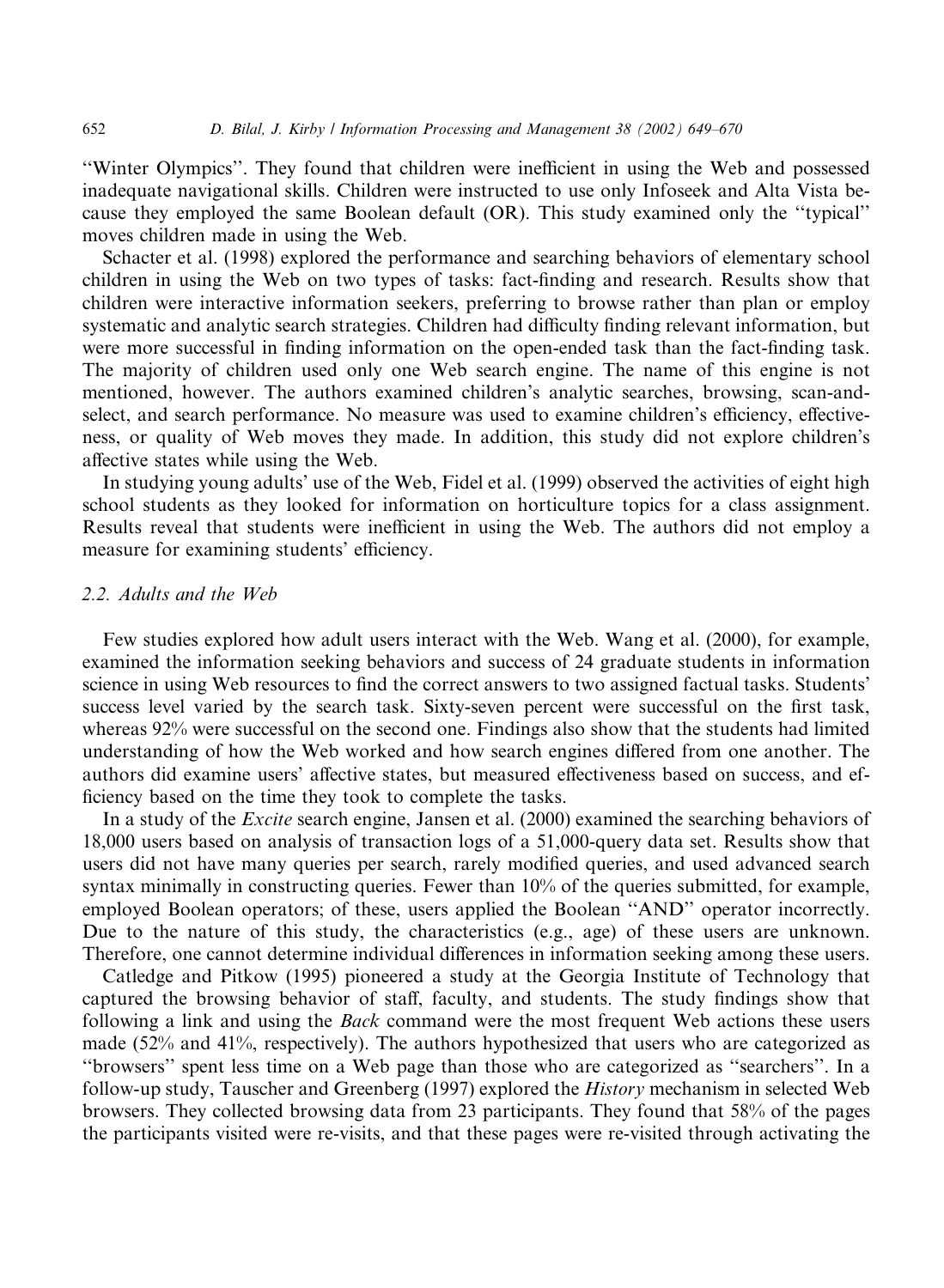Back command. The authors contend that Web browsing is a "recurring system ... where users predominantly repeat activities they had invoked before, while still selecting new actions from the many that are possible'' (p. 400). It is unclear why most users activated the Back command rather than used shortcuts, such as History list, Go list, or URL list.

Overall, the literature reveals that when examined, effectiveness in using the Web is measured by success, and that efficiency is measured by the time taken to complete tasks. Web research has overlooked using a measure of effectiveness and efficiency in using the Web that goes beyond success and time taken to complete tasks. In addition, it has neglected to study differences and similarities in information seeking on the Web between children and adults, especially in using the same search engine.

## 2.3. Information seeking studies

Information seeking studies support the notion that users exhibit common characteristics of information behaviors at different stages of the information seeking process. Kuhlthau (1993) found young adults' and adults' information seeking evolved in six stages that were associated with cognitive, physical, and affective states. Although her study was conducted in a traditional library environment, Kuhlthau's findings suggest that user cognitive, physical, and affective states are a driving force in any information seeking process.

Nahl's ACS model of information behavior is tuned to Internet users (cf. Nahl, 1997). It is composed of three elements: (A) affective, (B) cognitive, and (C) sensorimotor. Nahl maintains that to begin with, there are intentions or information needs (A), which lead one to thoughts about solutions (C), which finally eventuate in some related overt action (S). ACS is one of the earliest models to associate user affective, cognitive, and physical behaviors with information seeking on the Web.

Wilson (2000) perceives information seeking, searching, and use as associated with different stages of a goal-oriented problem-solving process. These stages are: problem recognition, problem definition, problem resolution, and solution statement (where needed). Wilson's model does not integrate the three triads of information seeking (i.e., cognitive, physical, and affective behaviors) into this process.

Marchionini's model of the information seeking process describes eight stages that develop in parallel: problem recognition, problem understanding, choosing a search system, formulating a query, executing a search, examining results, extracting information, and reflecting/iterating/ and stopping (cf. Marchionini, 1995). This model may be tuned to information seeking in electronic environments. It also relates to Kuhlthau's model of the information search process, except that it does not integrate cognitive, physical, and affective behaviors into these stages (cf. Kuhlthau, 1993).

Ellis (1989), Ellis, Cox, and Hall (1993) and Ellis and Haugan (1997) proposed a model of the information seeking process based on studies of the information behavior of researchers in the social sciences, physical sciences, and in engineering. The model describes a set of common characteristics of information seeking activities: starting, chaining, browsing, differentiating, monitoring, extracting, verifying, and ending. In Choo, Detlor, and Turnbull (1999) integrated a version of this model with Anguilar's four modes of scanning (1967) to examine user information seeking on the Web in a business environment. The authors concluded that a behavioral framework that relates motivations and Web moves ''may be helpful in analysing Web-based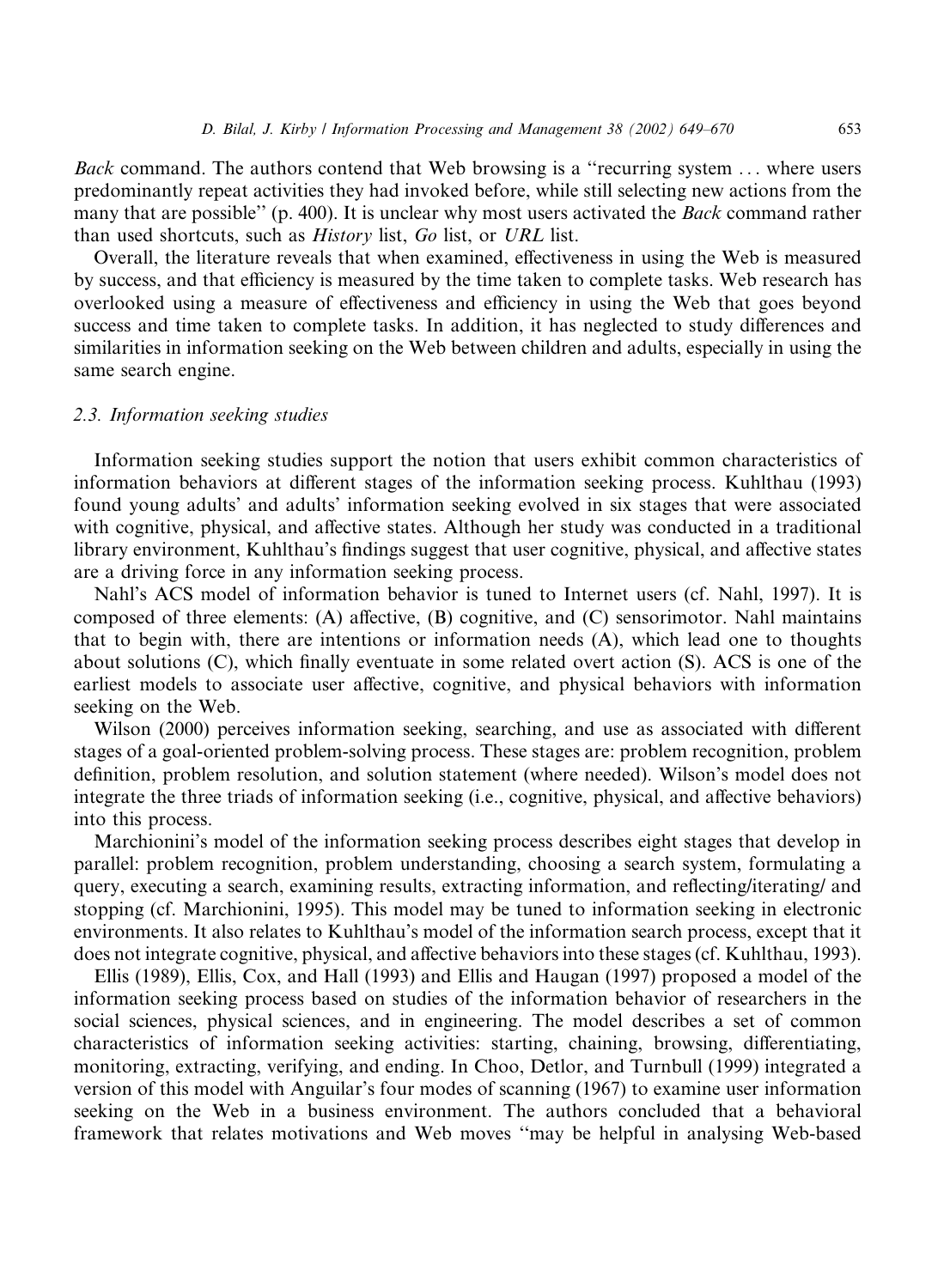information seeking'' (p. 15). Motivations in this framework relate to affective states that Kuhlthau (1993) and Nahl (1997) consider as one of the main factors influencing information-seeking activities.

Qiu (1994) modeled the path patterns users followed in navigating an early hypertext system (i.e., Hyperties). The author found that Zipf's distribution was the best fit for the frequency of user node visiting. Another important finding is that the type of search task (i.e., specific vs. openended) did not influence the path patterns users followed. Qiu's study was the first attempt at developing hypertext path pattern models. Today, hypertext systems, especially the Web, have progressed exponentially in terms of use and navigational features. Yet, the study of user weighted effectiveness and efficiency in using these systems is still in its infancy.

# 2.4. Theoretical framework

In interacting with an information retrieval system, such as a Web search engine, it is important to learn the underlying cognitive processes, actions, and affective states of information seeking in order to obtain a holistic view about the user's behavior (Dervin, 1983; Ingwersen, 1982, 1992, 1996; Kuhlthau, 1993; Nahl, 1997). Presently, we have no knowledge of how these states vary among users of different maturity levels when seeking information on the Web. In addition, user success in finding desired information has been used as the main measure of user effectiveness. Similarly, user efficiency has been measured by the time a user takes to complete a specific task. Thus, in addressing young people's and adults' use of the Web, a major research effort has to be directed towards analyzing differences and similarities in information seeking between children and adults. In addition, efforts should be aimed at applying a measure that quantifies these users' effectiveness and efficiency in using the Web, as well as quality of the Web moves they make. This study is a first attempt to fill this gap in the literature.

# 3. Research questions

This study examined children's and graduate students' information seeking on the Web from three perspectives: cognitive, physical, and affective behaviors. The cognitive behavior relates to knowledge, comprehension, problem solving, and critical interpretation (Nahl, 1997). The physical behavior concerns actions made other than searching and browsing, such as screen scrolling, activating Netscape command features (e.g., *Back* command), target location and deviation, and time taken to complete the task. The affective behavior relates to feelings, perceptions, attitudes, and motivation.

This study sought answers to these questions:

- 1. How successful are children and graduate students in finding the correct answer to a fact-finding task in Yahooligans!?
- 2. What similarities and differences in the cognitive behaviors do children and graduate students demonstrate in using Yahooligans!?
- 3. What similarities and differences in the physical behaviors do children and graduate students demonstrate in using Yahooligans!?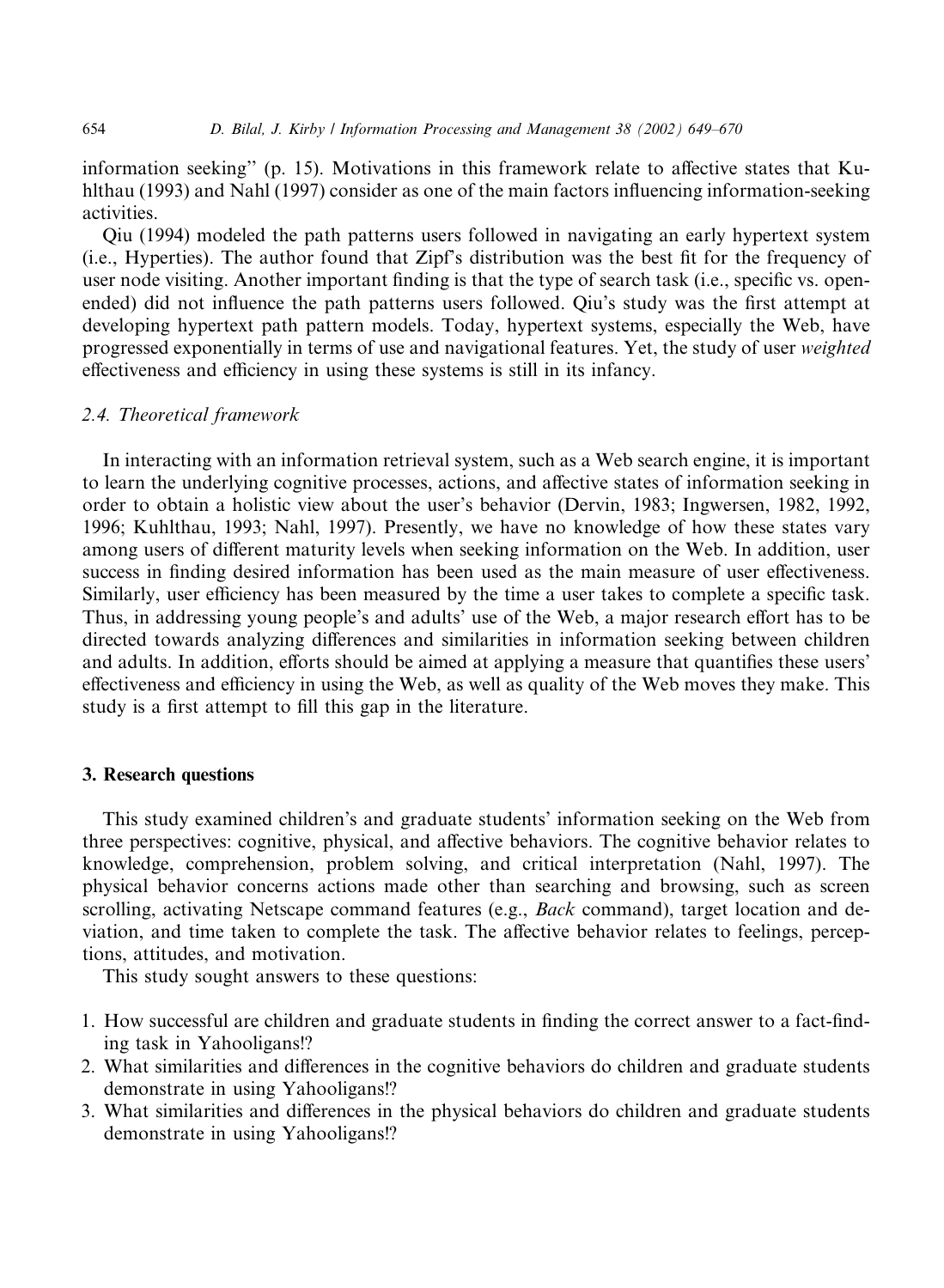- 4. What differences in *weighted* traversal effectiveness, efficiency, and quality Web moves does the Web Traversal Measure reveal between children and graduate students?
- 5. What affective behaviors do children and graduate students experience in using Yahooligans!?

# 4. Method

This study employed both quantitative and qualitative inquiry methods. The quantitative method provides empirical data about the behavior, success, problem solving, Web navigation skills, and knowledge of using Yahooligans! This method requires that these observations be recorded and viewed at a later time. Lotus ScreenCam (http://www.lotus.com), a Windows-based software package that records and replays captured activities in Web browsers, was employed to achieve this goal.

The qualitative method generates data from interviews and journal writing and provides an understanding of the behavior data that result from the quantitative method. Children's affective states were captured via one-on-one structured interviews at the end of the study. Graduate students' affective states were extracted from the journals they kept during the search process.

## 4.1. The setting

# 4.1.1. Study I. Middle school students

This study took place at a middle school (designated Middle School for confidentiality purposes), grades 7–9, located in East Tennessee. The library at the School was the site for this experiment. Three science classes taught by one teacher were selected for this study. Prior to the research experiment, the library had two computers with an Internet connection. Three additional computers were networked and connected to the Internet to accommodate use of five computers at a time. Lotus ScreenCam was installed on each of the five computers and pre-tested for proper operation. Netscape Web browser was used and Yahooligans! was set up as the default home page in the browser. Each child's Web activities were captured, saved, and transferred electronically to the researchers' computers (Bilal, 2000).

## 4.1.2. Study II. Graduate students

This study took place in a computer laboratory at the School of Information Sciences, the University of Tennessee, Knoxville. Lotus ScreenCam was installed on 12 computers and pretested for proper operation. Netscape browser (Navigator) was used and Yahooligans! was set up as the default home page in the browser. Each graduate student's Web activities were captured, saved, and transferred electronically to the researchers' computers.

## 4.2. Participants

## 4.2.1. Study I. Middle school

The population of this study consisted of 90 seventh-grade science students taught by one science teacher. Due to the School's Internet Use Policy, children's parental consent to use the Internet was sought. Out of 90 invitations for participation, 30 consent forms were received. Of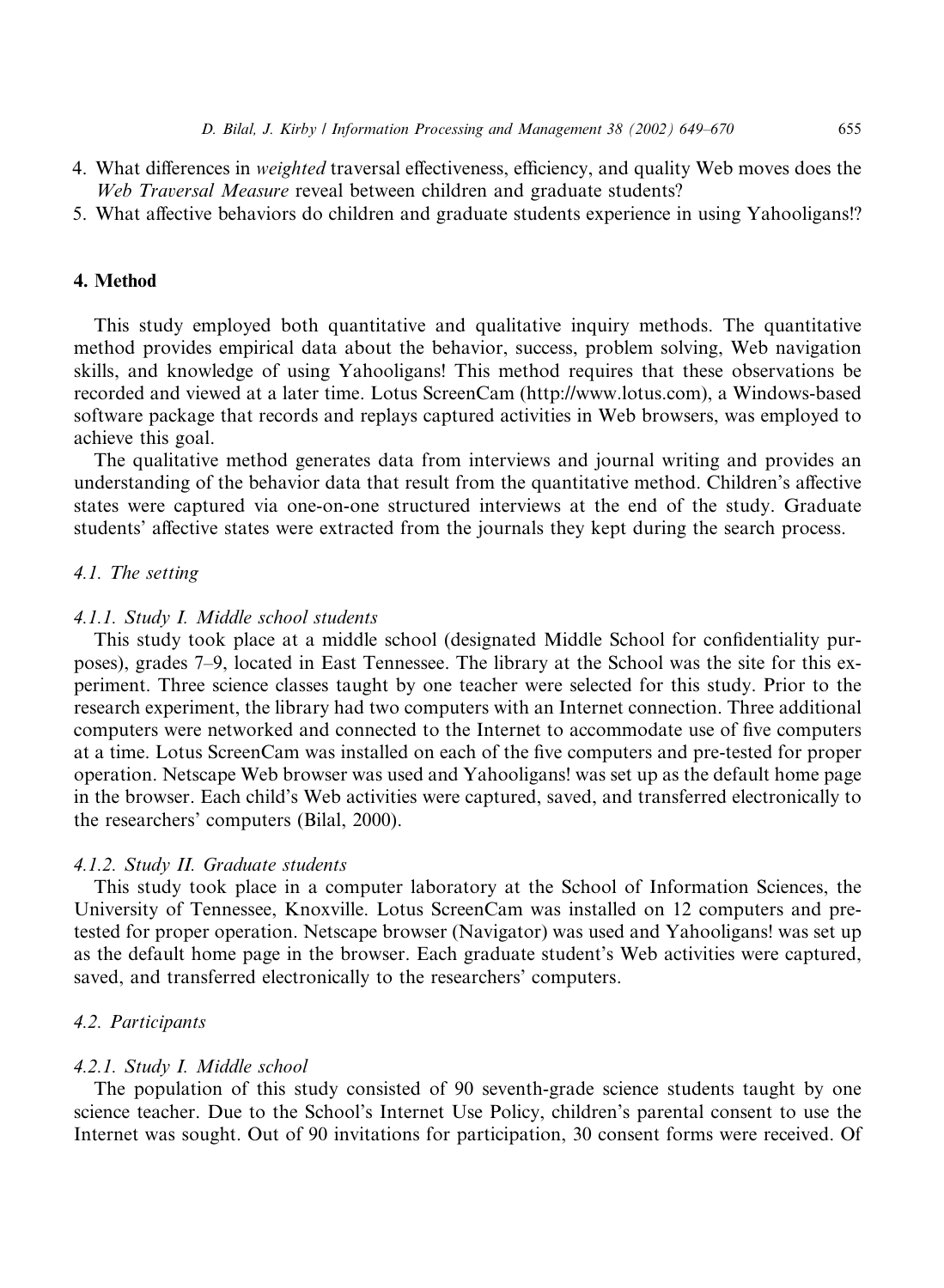these, 25 children were willing to take part in this study. Three were involved in pilot testing, leaving 22 children in the sample.

# 4.2.2. Study II. Graduate students

The population in this study involved 12 graduate students in information science who were enrolled in an introductory computer course taught by the first author. Three students were absent during the research experiment, leaving nine students in the sample.

# 4.3. Prior knowledge of the Web

Children and graduate students had novice knowledge of using the Web. The Middle School offered curriculum-related user instruction that included use of the Web. This instruction covered basic search strategies in using selected search engines, such as Alta Vista. Yahooligans! was not included in this instruction.

Graduate students were introduced to the Web by the first author as part of the computer course instruction. The instruction included an overview of how to use the Web and search engines. Thus, both student groups were novices to the Web and possessed equivalent formal Web training prior to the research experiment.

# 4.4. The search task

A fact-based task was given to both groups to search in Yahooligans! Fact-based tasks are usually simple, certain, and uncomplicated in nature. Such tasks have a target answer that may be a date, a location of an address, a lifespan of an animal, and the like. As Vakkari (1999) maintains, ''simple tasks are routine information processing tasks where the elements of the task are predetermined, i.e., [the user] knows them'' (p. 826); meaning that the requirements of the task (e.g., the amount of information needed) can be determined by the user. In Study I (middle school students), the science teacher assigned the following fact-based task to search in Yahooligans!: How long do alligators live in the wild, and how long in captivity? In Study II (graduate students), the authors assigned the same task to the graduate students to search in Yahooligans!

# 4.5. Instruments

The researchers developed an exit interview instrument that captured children's affective states at the end of the experiment. Graduate students were given forms (journals) to use for documenting their feelings concurrently during searching. Interview and journal writings data were tabulated and analyzed.

# 4.6. Measurement

In a prior study, Bilal (2000) developed and used a *Web Traversal Measure* that examined children's weighted traversal effectiveness, efficiency, and quality of Web moves. In this study, the author applied this measure to compare children and graduate students' effectiveness, efficiency, and quality of their Web moves.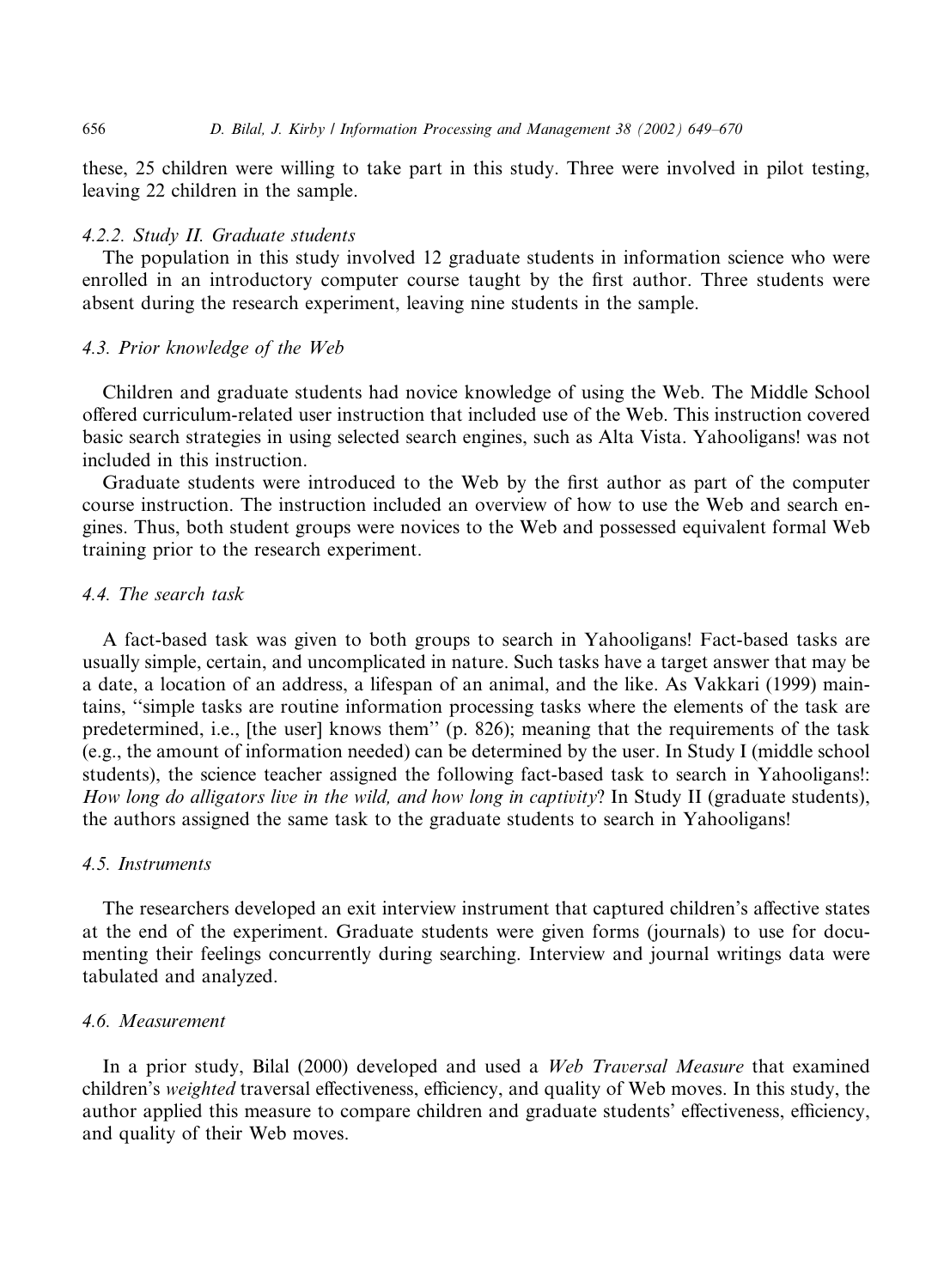The Web Traversal Measure is based on a weight that is assigned to every Web move a user makes. Traversal in this measure is defined as *all* moves a user makes including searching, browsing, screen scrolling, backtracking (using Netscape Back button), search looping (re-execution of searches previously made), and hyperlink looping (re-activation of hyperlinks previously visited). Effectiveness is evaluated in terms of the *amount of effort* a user makes to locate a target hyperlink or page. Efficiency is assessed based on the *weight* of *relevant moves* a user makes *out of the total* traversal moves to complete the task. Quality moves are computed by quantifying the percentage of relevant moves a user makes out of the total traversal moves (i.e., quality vs. quantity). A scoring method was applied based on *all* possibilities for search moves (e.g., alligator, wild, captivity) and hyperlink activation (e.g., Science and Nature) a child or a graduate student might make in Yahooligans! Due to the nature of the titles of hyperlinks (i.e., accurate, misleading, vague) and the nature of their descriptions (i.e., accurate, misleading, vague), a three-point relevance scale was used. A score of 1 was given to either a relevant search move or relevant hyperlink activation; a score of 0.5was assigned to either a semi-relevant search move or a semi-relevant hyperlink activation; and a score of 0 was given to an irrelevant search move or hyperlink activation. Relevance as described by Bilal (2000, p. 650), was determined as follows:

 $1 =$ **Relevant**, was assigned to a search or hyperlink which, based on its formulation and/or description, *is appropriate or appears to lead* to the desired information and *it does*.

Search example: alligator

Hyperlink example: Science and Oddities: Living Things: Animals

 $0.5$  = Semi-relevant, was assigned to a search or hyperlink which, based on its formulation and/ or description, is appropriate or appears to lead to the desired information but it does not. Search example: alligator in captivity Hyperlink example: Wildlife

 $0 =$  Irrelevant, was assigned to a search or hyperlink which, based on its formulation and/or description gives no indication of and does not contain information relating to the search task. Search example: Life lines

Hyperlink example: Biology Database

To compute effectiveness, efficiency, and quality of Web moves, three equations were derived. These equations take into account the Transcribed Moves (TMs) (i.e., all traversal moves), and Selection Actions (SAs) (i.e., moves that include only searching and/or hyperlink activation). Each SA is assigned a ''weight'' (WSA) based on its degree of relevance. These equations are:

Weighted effectiveness score:

$$
\sum_{i=1}^{i=n} (\text{WSA}_i * \text{SA}_i) / \sum_{j=1}^{j=m} (\text{TM}_j), \tag{1}
$$

where  $n$  is the total number of SAs and  $m$  is the total number of TMs to the target hyperlink.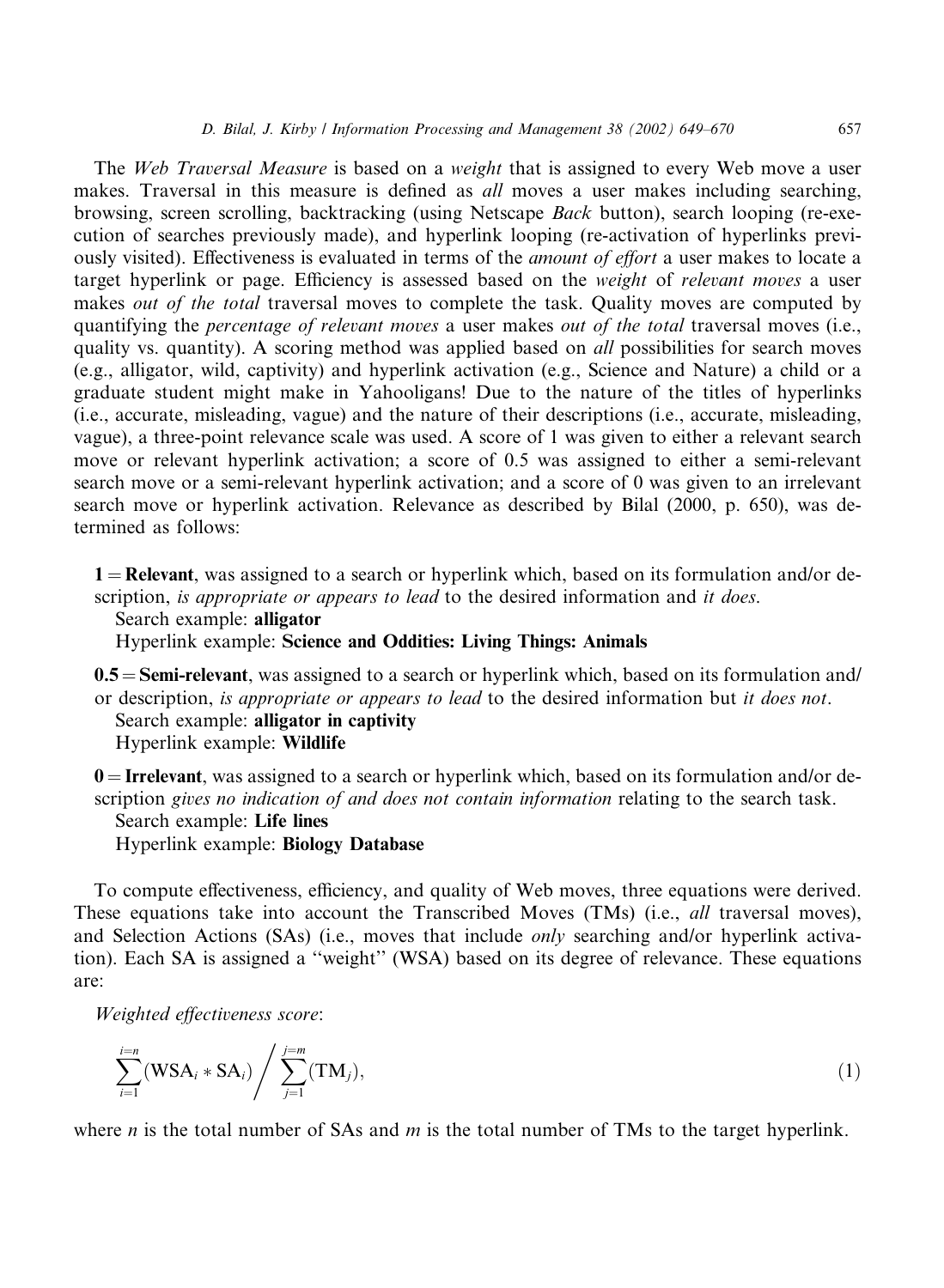Weighted efficiency score:

$$
\sum_{i=1}^{i=n} \text{WSA}_i / \sum_{j=1}^{j=k} \text{TM}_j,
$$
\n(2)

where *n* is the total number of SAs and *k* is the total number of all TMs.

Quality moves:

$$
\sum_{i=1}^{i=n} SA_i / \sum_{j=1}^{j=k} TM_j,
$$
\n(3)

where *n* is the total number of SAs and  $k$  is the total number of all TMs. See Appendix A for an example of how the measure is applied.

## 4.7. Success measure

Both student groups were judged to be successful if they found and extracted the correct fact (i.e., age of alligator in the wild and in captivity). They were judged to be partially successful if they submitted an incomplete answer (i.e., *age of alligator in the wild or in captivity*). They were judged to be unsuccessful if they submitted an incorrect answer. The authors and a trained research assistant evaluated the search results children and graduate students submitted.

## 4.8. Procedures

Study I (middle school students) began in April 1998. The study took place in a Middle School located in East Tennessee. The School was mainly selected for its pioneering efforts in integrating the use of technology into the classroom curriculum. The research experiment took place in the School's media center. Children were taken by the authors from their science class to the School's media center five at a time. They each signed a consent form and used a computer station that had Yahooligans! as the default Web page. Children were not given instruction as to how to use Yahooligans! The intent was to examine how, as novices, these children use Yahooligans! that is specifically designed to support their information seeking. Children were encouraged to ask questions as needed. Each student was assigned 30 minutes to complete the task. When technical problems occurred, the student was given additional time to complete the task. At completion, each student's Web session was saved and transferred electronically to the researchers' computers. Each session was replayed, analyzed, transcribed, and coded by the researchers and a trained research assistant.

Study II (graduate students) started in April 1999. The nine students who expressed their willingness to participate in this study signed consent forms and proceeded with searching Yahooligans! They kept journals that documented their experiences and feelings during searching. At completion, each student's Web session was saved and transferred electronically to the researchers' computers. Each session was replayed, analyzed, transcribed, and coded by the researchers and a trained research assistant.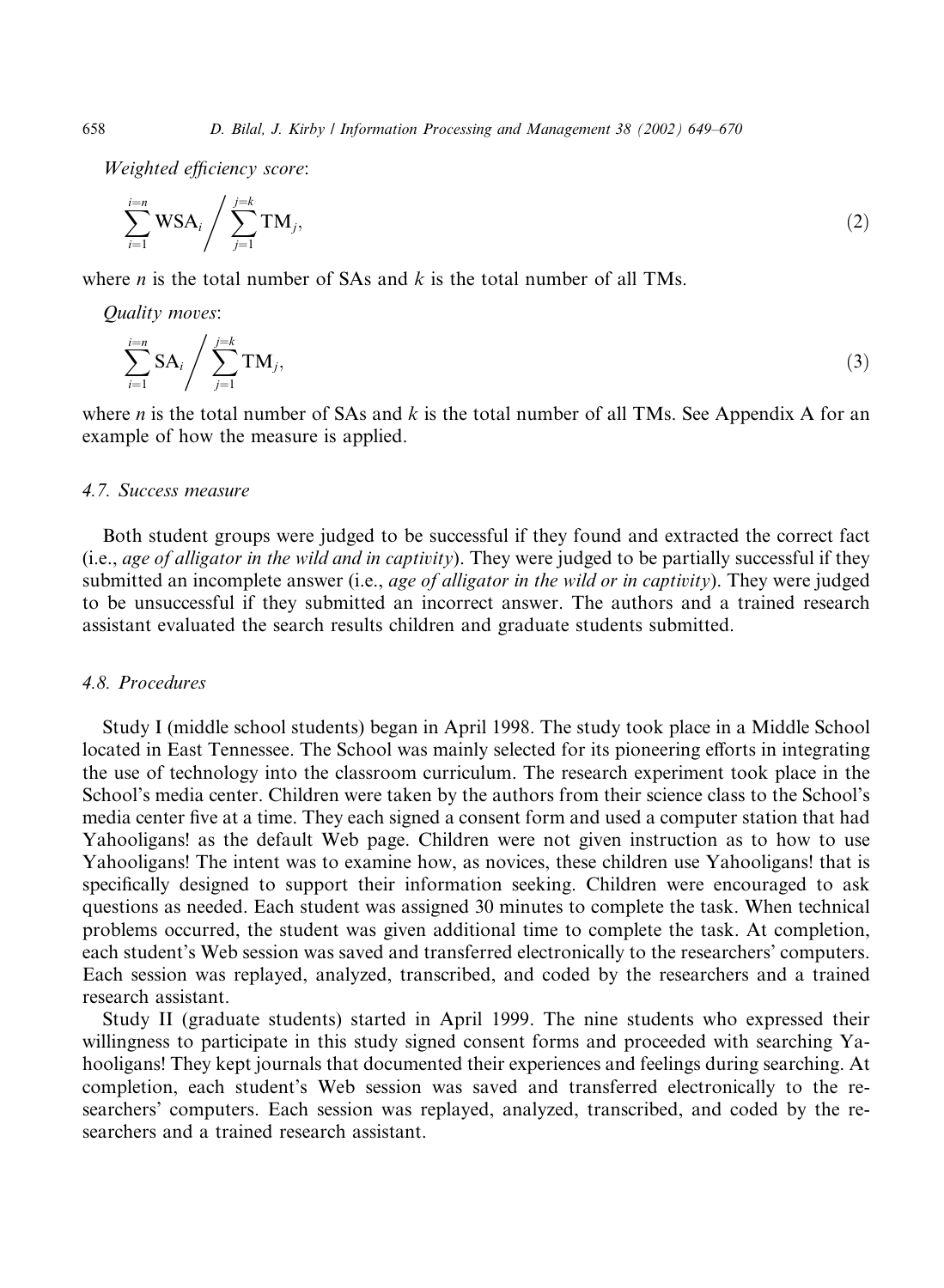# 5. Limitations of the study

The study of middle school students was limited to seventh-grade students in three science classes. It took place at one middle school and included use of only one search engine. The children who participated in this study may not represent the cognitive, physical, and affective behaviors of all middle school students in Tennessee, nor may they represent the whole population of seventh-grade science students.

The simplicity of Yahooligans! may influence graduate students' success level and information seeking behavior. Another limitation is that the graduate students in information science who participated in this study may not represent all graduate students in Tennessee, nor may they represent all graduate students in this field of study. Absence of concurrent verbal reports that would capture the dynamics of these users' Web moves and that would explain their affective behaviors is an additional limitation.

# 6. Results

The results are reported within the context of the five research questions posed. Due to loss of data, the results were based on 14 out of 22 children's Web sessions that were usable. All graduate students' sessions were usable.

1. How successful are children and graduate students in finding the correct answer to a fact-finding task in Yahooligans!?

Graduate students were more successful in finding the correct answer to the search task than children. Eighty-nine percent of the students found the correct answer as opposed to 50% of the children. Only one graduate student was ''partially'' successful. He/she submitted the answer as ''alligators live up to 50 years in captivity''. The children who failed either did not locate the target hyperlink, or when they did, they did not view the text from the target page.

2. What similarities and differences in the cognitive behaviors do children and graduate students demonstrate in using Yahooligans!?

The cognitive behavior of both student groups was observed in terms of searching and browsing moves.

Searching moves. Sixty-four percent of the children began their initial moves in Yahooligans! by performing analytic searches and 36% by browsing subject hierarchies. In contrast, 67% of the graduate students started their initial moves by browsing subject hierarchies and 33% by making analytic searches.

Children made 56 searches (77%) using single concepts, 5 searches (7%) using two concepts, and 11 searches (15%) using phrases or natural language. The average number of search queries per child was  $M = 5.1$ .

Graduate students made 2 searches (73.3%) using single concepts, 11 searches (13.3%) using two concepts, and 2 searches (13.3%) using multiple concepts. The average number of search queries a graduate student made was  $M = 1.66$ .

Browsing moves. Overall, children and graduate students activated appropriate categories and hyperlinks, and most of the subject categories and hyperlinks they browsed were identical (Animals, Science and Nature, Alligators and Crocodiles, Gator Hole, St. Augustine Alligator Farm, and The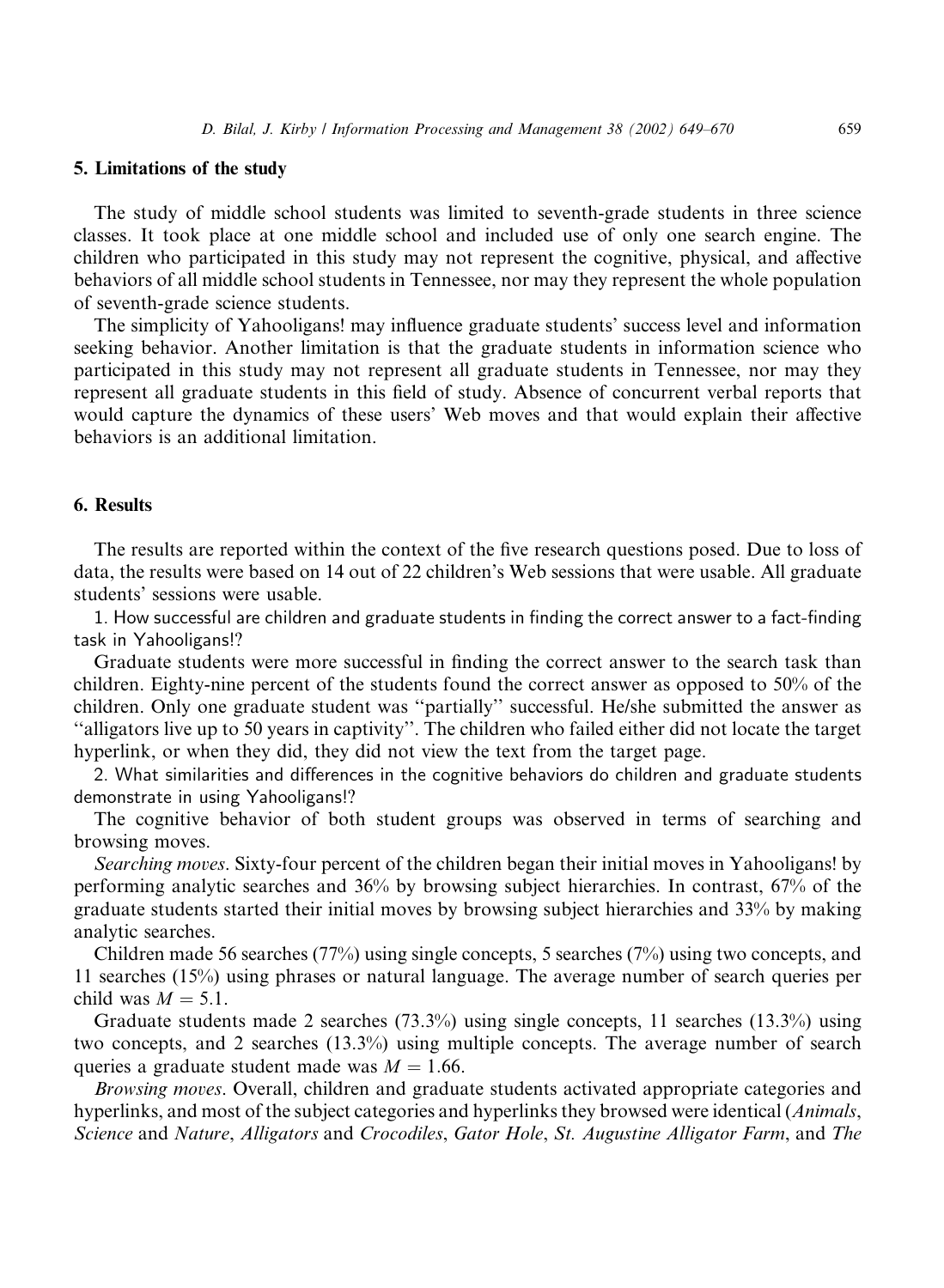American Alligator). Children browsed more than searched by keyword ( $M = 8.4$  vs.  $M = 5.1$ , respectively) (Fig. 1). They browsed slightly more sites than graduate students did ( $M = 8.4$  vs.  $M = 7.5$ , respectively). In addition, children looped searches (re-executed searches previously made) and hyperlinks (re-activated hyperlinks previously visited) more often than graduate students did ( $M = 5.1$  vs.  $M = 0.62$ , respectively). It is not surprising to find that children browsed more sites and made more analytic searches than did graduate students, especially since they took more time to complete the task. In addition, children seemed to be less focused on the task than were graduate students as was evident in the mean scores of looping activities. What may also have contributed to this high variance in looping is children's lower cognitive recall (Siegler, 1991). Given the fact that the Web imposes memory overload that reduces recall during navigation (Cockburn  $\&$ Jones, 1996), children become prone to loop searches and hyperlinks more frequently than adults.

3. What similarities and differences in the physical behaviors do children and graduate students demonstrate in using Yahooligans!?

The physical behavior was examined in relation to the moves children and graduate students made other than searching and browsing. These included backtracking (use of Netscape Back button), screen scrolling, target location and deviation, and the time taken to complete the task.

Backtracking. Fig. 1 shows that children backtracked twice as often as graduate students  $(M = 6.1$  and  $M = 3.1$ , respectively). Neither children nor graduate students who backtracked used shortcuts to navigate among Web pages (e.g., the Netscape Go button, History list, or URL list) when they were far away from the pages they previously visited. This finding may indicate



Fig. 1. Children's and graduate students' Web activities by mean.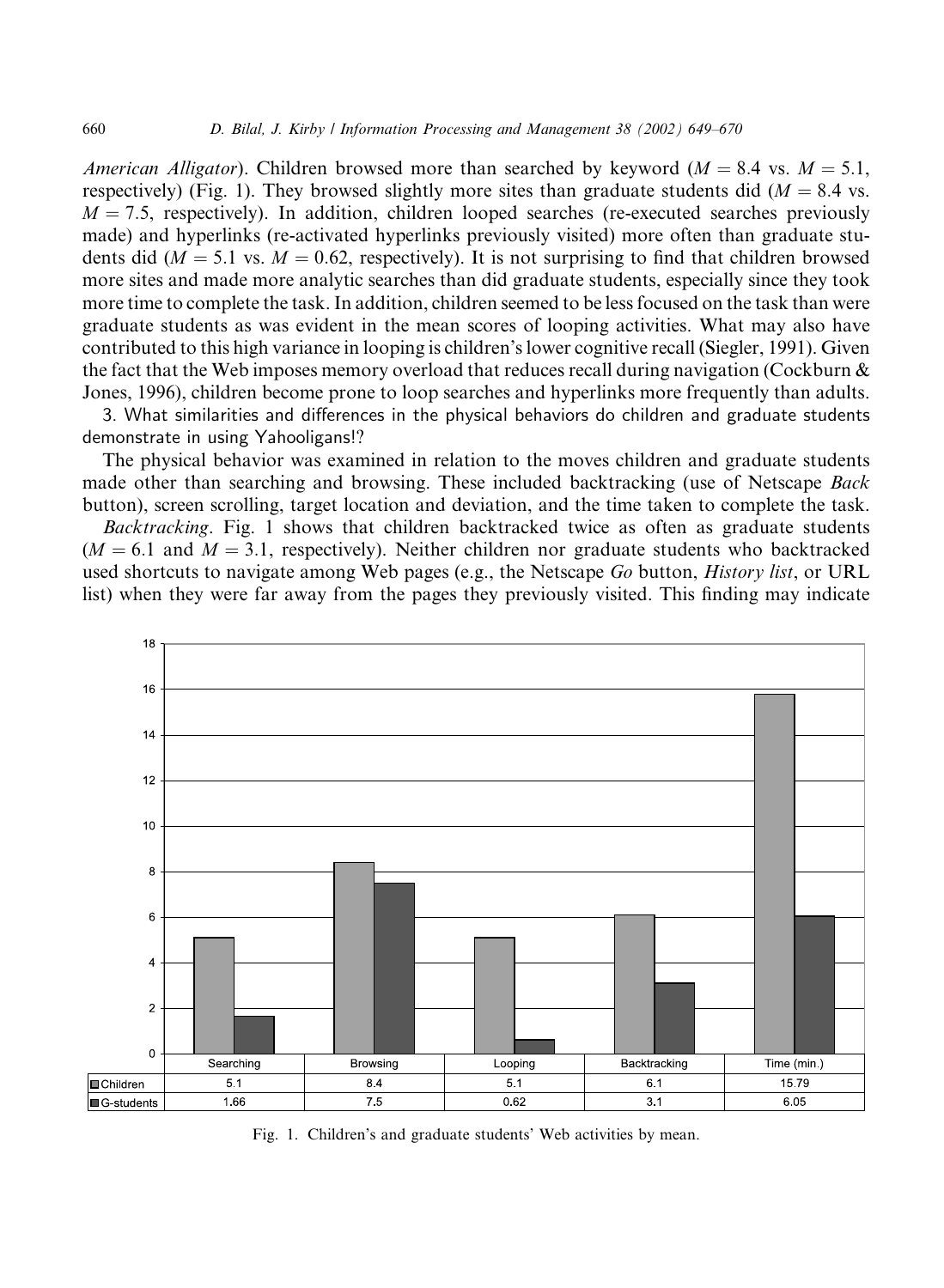that neither group was familiar with these Netscape command features, or that they preferred using this command to revisit previous Web pages. The difference in backtracking moves between the two student groups may be explained by the fact that children browsed more hyperlinks, made more analytic searches, retrieved more pages and, subsequently, backtracked multiple times to revisit previous pages.

Screen scrolling. Screen scrolling was examined to determine the percentage of results both student groups viewed. Screen scrolling was not accounted for when the results were displayed in short screens. Children scrolled the results less often than graduate students did (69% vs. 91%, respectively).

Target location and deviation. Three targets were identified: target Web site, target hyperlink, and target home page. Activating the target hyperlink from the target site was considered as a target location. Extracting the answer from the target home page was judged as location of the target answer. Leaving the target home page without marking or printing the answer was judged as target deviation. Children and graduate students demonstrated different behaviors. The mean number of Web moves children made to complete the task was  $M = 49$  as opposed to  $M = 20$  by graduate students. Three children deviated from the targets when they were in the correct Web space. Four other children never activated the target hyperlink, even though they were in the correct Web space. In contrast, all graduate students, except for one, located the three targets and did not deviate from them. Graduate students were more thorough and ''systematic'' in their navigation than children were.

Traversal time. Traversal time was calculated from task initiation to completion. Children took more time to complete the task than did graduate students ( $M = 15.79$  min vs.  $M = 6.05$ , respectively) (Fig. 1). Graduate students were more efficient in completing the task than were the children. What may explain this efficiency is graduate students' ability to recover quickly from ''breakdowns'' caused by keyword searching by browsing subject hierarchies. On the contrary, most children persisted in searching by keyword even when their searches, including those that were re-executed, returned zero hits. They were unable to recover effectively from the ''breakdowns'' they experienced.

In sum, the findings of the cognitive and physical behaviors reveal that, regardless of children's and graduate students' success levels, similarities and differences in their information seeking were found.

Similarities in information seeking. Children and graduate students:

- Employed keyword searching.
- Were more successful when they browsed subject hierarchies than when they searched by keyword.
- Looped searches and hyperlinks.
- Activated Netscape *Back* command exclusively to navigate among the Web pages they retrieved.
- Did not use any navigational shortcuts (e.g., History list, Go list, Home, Bookmarks).
- Had inadequate knowledge of how to use Yahooligans!
- Encountered difficulties in finding relevant hits.
- Did not quit using the engine, despite the difficulties most of them encountered in finding the target information.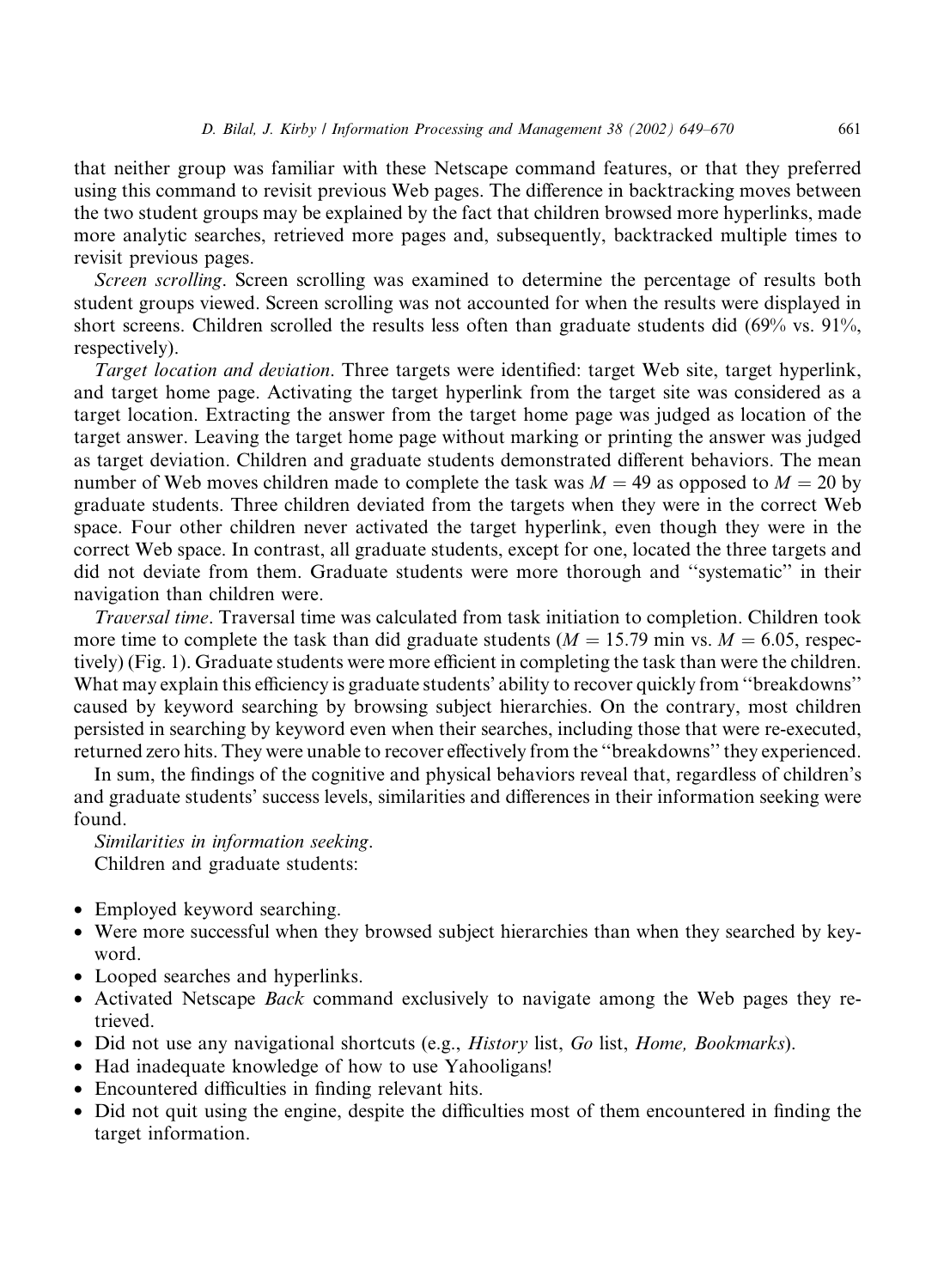# 662 D. Bilal, J. Kirby / Information Processing and Management 38 (2002) 649–670

# Differences in information seeking.

There were more differences than similarities in information seeking between children and graduate students. These differences are summarized below:

- Graduate students employed advanced search syntax. No child used this syntax.
- Graduate students browsed more than searched by keyword. Children browsed and search nearly equally.
- Graduate students scrolled the returned results more often than children did.
- Graduate students made fewer Web moves than children did to complete the task.
- Graduate students looped searches and hyperlinks much less often than children did.
- Graduate students backtracked much less often than children did.
- Graduate students did not deviate from any designated target whereas most children did.
- Graduate students were able to recover quickly from ''breakdowns'' caused by keyword searching, whereas children were not.
- Graduate students adopted a ''linear or systematic'' browsing style in locating the information, whereas most children had a ''loopy'' style.
- Graduate students took less than half the time children took to complete the task.
- Graduate students' ''weighted'' effectiveness, efficiency, and quality of Web moves were higher than those of the children's (Fig. 2).



Fig. 2. Children's and graduate student's weighted Web traversal scores.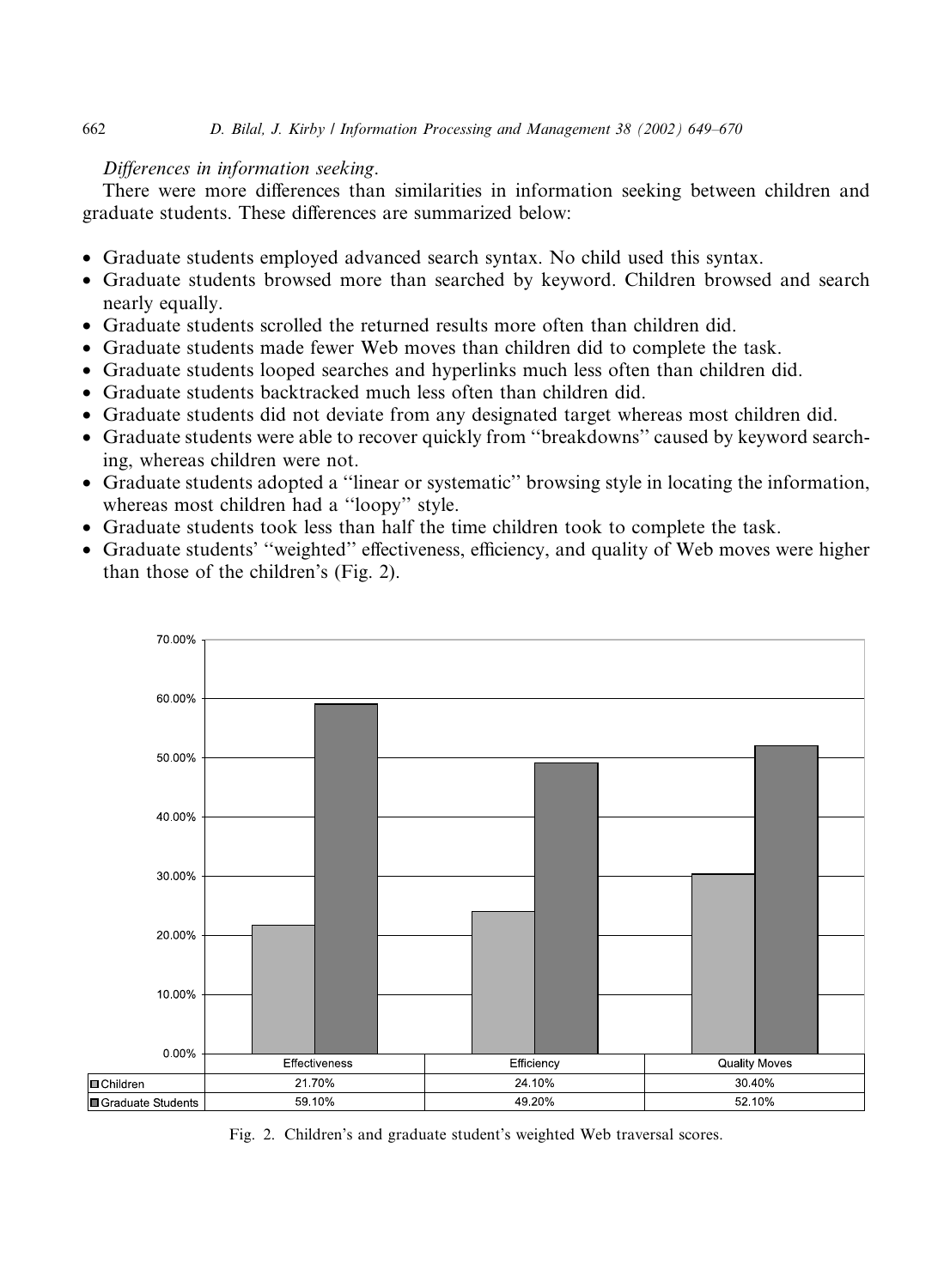4. What differences in weighted traversal effectiveness, efficiency, and quality Web moves does the Web Traversal Measure reveal between children and graduate students?

Children's and graduate students' weighted traversal effectiveness, efficiency, and quality of Web moves were computed based on Bilal's Web Traversal Measure (cf. Bilal, 2000). As shown in Fig. 2, children's weighted effectiveness, efficiency, and quality of Web moves were much lower than those of graduate students. Children's weighted effectiveness score was 21.7% as opposed to 59.1% by graduate students. These scores mean that children put nearly 78% of their effort toward locating the target hyperlink, whereas graduate students put nearly 40% to that end. Children's weighted efficiency score was  $24.1\%$  as opposed to  $49.2\%$  by graduate students. These scores indicate that nearly 25% of the moves children made were either relevant or semi-relevant, whereas nearly 50% of the moves graduate students made were semi-relevant or relevant. In addition, the quality of children's Web moves was 30.4% as opposed to 52.1% by graduate students. These scores denote that out of all the moves children made to complete the task nearly 31% were quality moves, whereas out of all the moves graduate students made nearly 53% were quality moves. Consequently, graduate students outperformed children in traversing Yahooligans!

5. What affective states do children and graduate students experience in using Yahooligans!? Children's affective states. Most children (85%) were motivated to use the Web. Reasons were: ability to search by keyword, self-confidence, challenge, convenience, ease of use, and discovery. Some comments were: ''[Yahooligans!] showed me I could do it because I didn't know I could do it; I know I can do it ... [it is] a challenge to find pictures''. Although these children enjoyed using Yahooligans! and the Web, 43% were confused and frustrated. Reasons mentioned were difficulties finding relevant results, confusing screen display, and slow response time. The positive feelings the children experienced, however, were stimuli for their persistence in using the engine. No child quit searching before his/her Web session allotted time ended.

Graduate students' affective states. Eighty-nine percent of the graduate students expressed satisfaction and comfort after they completed the task and found the answer. Forty-five percent were satisfied, comfortable, and felt at ease during searching. Over 50% were frustrated during searching. Reasons were lack of matches with Boolean searches, task difficulty, and the time it took to find the answer. One student commented, for example, ''I was annoyed because I was unable to determine from the help files how Yahooligans! uses or supports Boolean searches''.

Obviously, the frustration children and graduate students experienced was caused by their inability to find matches, difficulty finding the correct answer to the task, inadequate knowledge of how to use the engine, poor structure of the so called ''keyword searching'' and inadequacy of Yahooligans! interfaces.

## 7. Discussion

This study examined the success and cognitive, physical, and affective behaviors of children and graduate students in using the Yahooligans! Web search engine/directory to find the correct answer to a fact-finding task. Despite the fact that graduate students outperformed children, similarities and differences in information seeking were found between the two groups. This finding suggests that ''age'' was not a factor that influenced information-seeking behavior. This is especially true for children since they used a search engine that is specifically designed for their age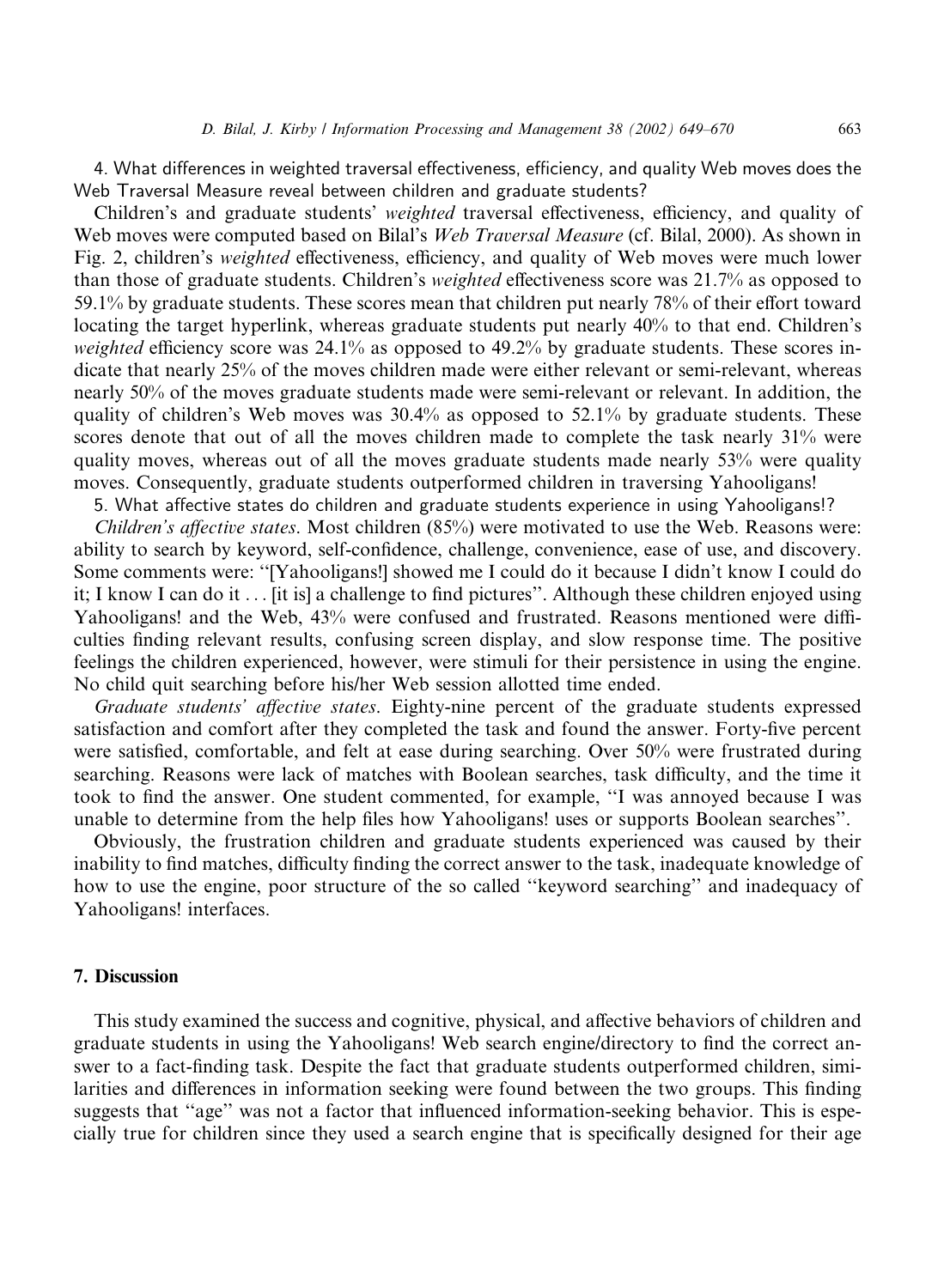level. The factors that seem to influence information seeking were ability to recover from breakdowns, navigational style, and focus on task.

The fact that 50% of the children failed to find the correct answer to a fact-finding task in a search engine/directory designed specifically for their age level raises an issue about their ability to use search engines that are designed for adults. Researchers, teachers, and information professionals need to address this issue when dealing with children's use of the Web.

This study revealed that, overall, both student groups were unsuccessful when they searched by keyword and that they were more successful when they browsed subject hierarchies. This finding indicates that in using Yahooligans!, ''Web searchers'' may be less successful than ''Web browsers'' mainly because the engine does not index its Web pages as thoroughly as other Web search engines do.

Children and graduate students had inadequate knowledge of how to use Yahooligans! Since graduate students were familiar with advanced search syntax (Boolean logic, nesting, and proximity), they automatically queried Yahooligans! using this syntax. Similarly, children queried the engine in natural language assuming that this search feature was provided.

Children looped searches and hyperlinks more frequently than graduate students did. What may explain frequent looping is memory load and low recall associated with using the Web (Cockburn & Jones, 1996). Since children possess lower memory recall than adults (Siegler, 1991), they are prone to loop searches and hyperlinks more frequently. Another factor that may have affected frequent looping is the design of the *Next Search* button that appeared at the bottom of the screen when results were returned. There are no instructions on how to use this feature from the retrieval interface. When a child experiences cognitive overload, a child may click on the button often hoping to find new results.

Like prior research, this study revealed that both children and adults used Netscape *Back* command to navigate among Web pages. In fact, frequent use of this command seems to be common among Web users, regardless of age. The study by Large et al. (1999), for example, shows that backtracking accounted for 90% of all children's Web activities. Catledge and Pitkow's research findings reveal that 41% of the browsing patterns of users in their study accounted for activating the Back button (cf. Catledge & Pitkow, 1995). Tauscher and Greenberg (1997) found that while half of graduate students' navigation actions were open URL addresses, 30% included the *Back* button. Consequently, backtracking by children and graduate students in this study is considered typical of Web users. However, this behavior raises the issue of efficiency in using the Web. What happens when a user retrieves Web pages from sites that do not allow going *Back*?

Although ''age'' did not seem to be a factor that influenced the two groups' informationseeking behaviors, it did have an impact on their information needs.

# 7.1. Children's perceptions

Most children liked using Yahooligans! mainly because it provides keyword searching, has colorful graphics, is easy and fun to use, and is part of the Web. They, however, were distressed about its slow response time, lack of relevant information, and the zero hits it returns. Few students found the screen display confusing, especially the structure of subject categories and sites within categories. Children made these recommendations for improving Yahooligans!: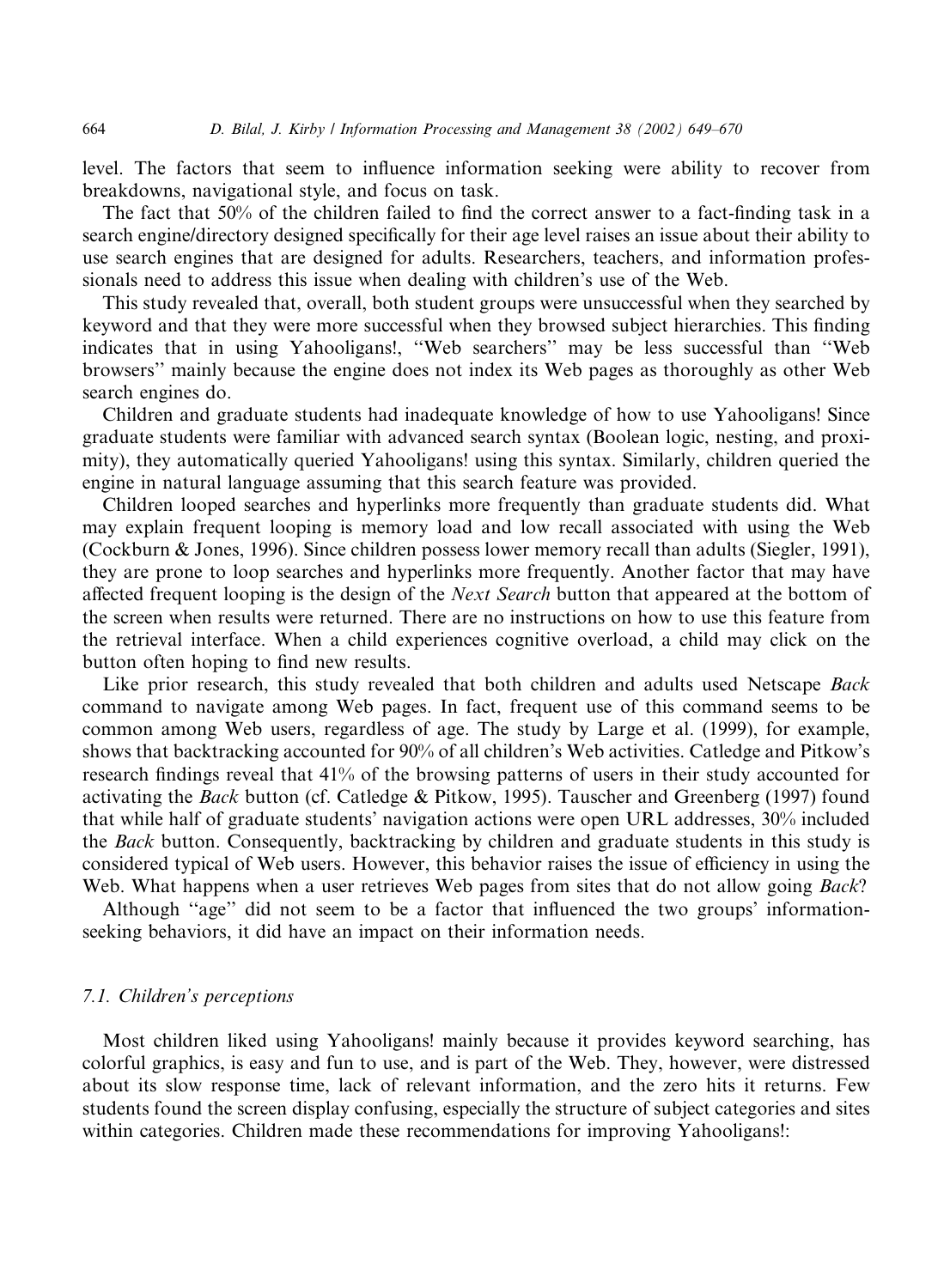Add more sites, which denotes that the size of the database should be enhanced; Add more categories, which implies that information organization and representation should be strengthened: *add more keywords*, which indicates that the indexing mechanism should be enriched; *Im*prove screen display, which refers to the structure of the retrieval interface that includes subject categories and sites within categories; Improve response time, which denotes that Web pages should load much faster.

#### 7.2. Graduate students' perceptions

Graduate students liked Yahooligans!' hierarchical structure due to its simplicity and comprehensiveness. They also favored the simplicity of the engine's design, especially its uncluttered screen and colorful graphics. Like the children, however, they were dissatisfied with the zero hits it returns. As one student noted: It returns no results instead of returning possible results. This student expected that, instead of zero hits, the engine should recommend ''alternative'' solutions for improving search strategies.

Graduate students made more sophisticated recommendations for improving Yahooligans!: (a) provide a more in-depth database with more sites; (b) improve the help files, make headings and text in the help files more precise, and include how to use Boolean in these files; (c) employ Boolean operators; (d) add a browsable index; (e) add more search options (phrases, proximity, and nesting); (f) improve keyword searching; (g) enhance response time; (h) and reduce the number of redundant sites.

System developers describe in the online Help file that they want Yahooligans! to be "the websurfing tool of choice for children, parents, and teachers'' (Yahooligans!, 1994–2000). To make this engine/directory the ''tool of choice'', however, system designers should re-evaluate the engine's search capabilities, performance effectiveness, and design interfaces vis-à-vis the information needs and behaviors of both children and adults.

# 8. Implications

The findings of this study have implications for user training and system design improvement.

## 8.1. Web training

Web training adds a new dimension to information skills. Children need to adapt to the use of the Web and search engines to learn new techniques that support effective navigation (Bilal, 2000). In this study, children and graduate students were bound to a limited Web space (as opposed to the whole Web) to find a fact-based task that had a target answer. Fifty percent of the children failed in finding the correct answer. As many school curricula include use of the Web for classrelated assignments, school librarians and teachers need to provide effective Web training programs. In 1986, Mancall, Aaron, and Walker suggested that information skills programs ''must consider levels of cognitive development and, as importantly, pay attention to the process skills students need to plan and evaluate all aspects of information utilization and retrieval'' (p. 23). Today, these skills are vital for using the Web effectively. Students should be able to assess their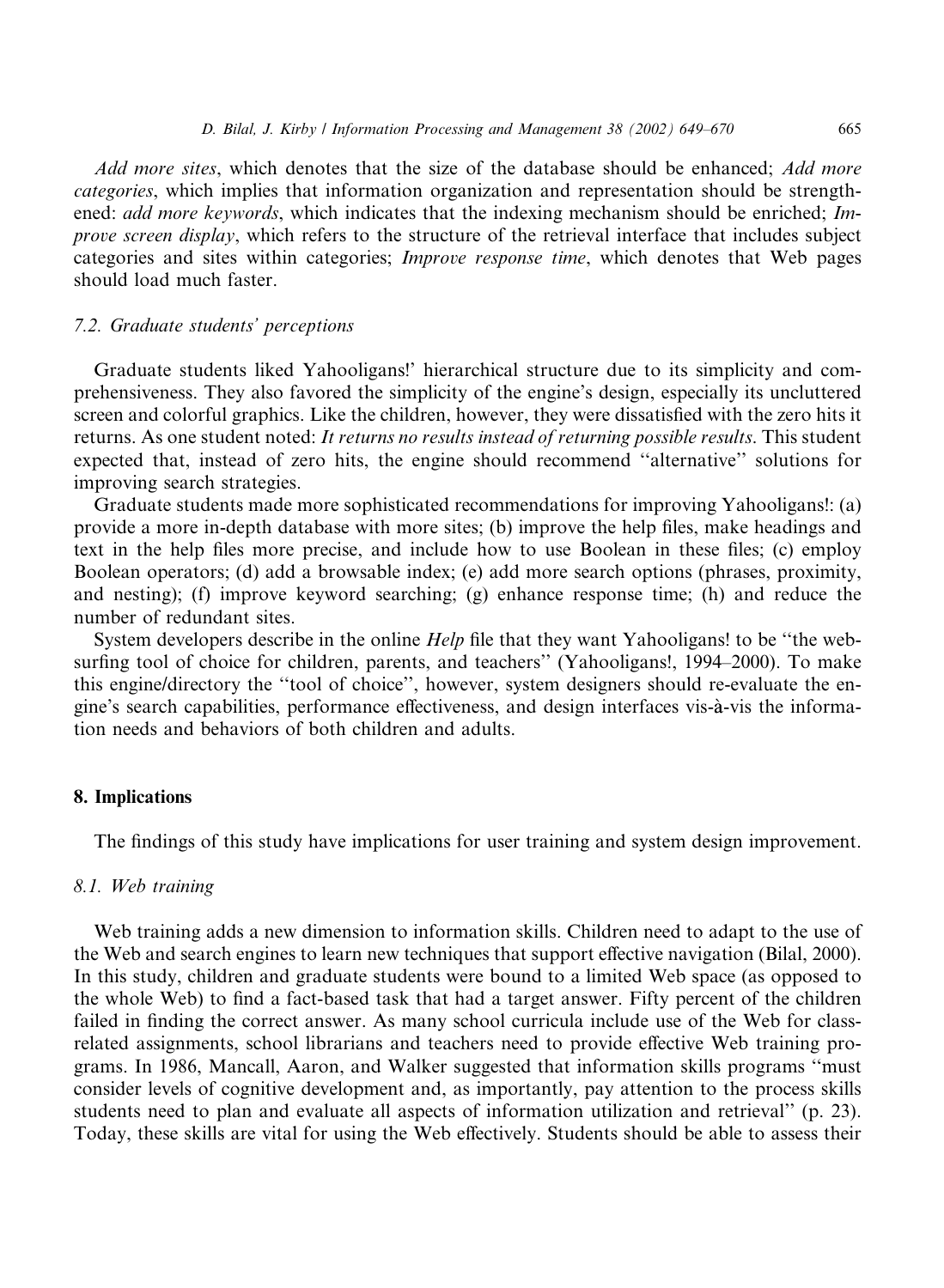own knowledge state and understanding of the task, plan appropriate search strategies, and develop techniques to evaluate the steps in their information-seeking process (Mancall, Aaron, & Walker, 1986). They should also be able to adjust their personal mental state to how information is organized and structured in the search engine they use.

Providing effective Web training requires measuring and mapping users' thoughts, actions, and affective behaviors (Nahl, 1998). This calls upon information professionals to familiarize themselves with a user's cognitive style, habits, and feelings so that they develop a better understanding of a user's information seeking process and, subsequently, provide the affective support and guidance needed throughout the process.

# 8.2. System design

Yahooligans! is known as a directory rather than a search engine. It allows keyword searching, but its online Help does not contain instructions about how to search the directory, or describe the search syntax supported and not supported. The search instructions under *Help* are vague and misleading. They read: ''Yahooligans! will search to find listings in our database that contain all of the search words'' (Yahooligans!, 1994–2000). In addition, the zero hits Yahooligans! returns is mainly due to its poor structure of the so-called keyword searching. As described in the *Help* file, the engine does not search for keywords in text of sites; rather it relies on the ''placement of sites in appropriate categories and descriptive comments''. Since this mechanism is embedded in Yahooligans!' design, user problems could still be minimized by providing intelligent user interfaces and software agents to assist users during the search process.

Yahooligans! has sites for teachers and parents. However, it does not allow for advanced search syntax. It is recommended that Yahooligans!'s designers employ two interfaces: one simple and one advanced. Users who possess advanced search skills will definitely benefit from using advanced syntax.

Like prior research (Kafai & Bates, 1997; Large et al., 1999; Schacter et al., 1998; Wallace & Kupperman, 1997), the findings of this study reveal that many children apply natural language in querying search engines. This suggests the need for a natural language interface or an intelligent interface that translates a user's query into the language employed in the system.

## 9. Conclusions

This study reported the results of children's and graduate students' information-seeking behaviors and success in using Yahooligans! to find the answer to a fact-finding task. It analyzed the cognitive, physical, and affective behaviors of 14 seventh-grade science children and nine graduate students in information science. It applied Bilal's Web Traversal Measure that quantified the two groups' effectiveness and efficiency in using Yahooligans!, as well as quality of Web moves they made (cf. Bilal, 2000).

Although graduate students were more successful in finding the target answer to the search task, and were more effective and efficient in using Yahooligans!, they shared common information-seeking behavior with the children. The major factors that contributed to the differences in information seeking between the two groups were: (a) ability to recover from ''breakdowns'',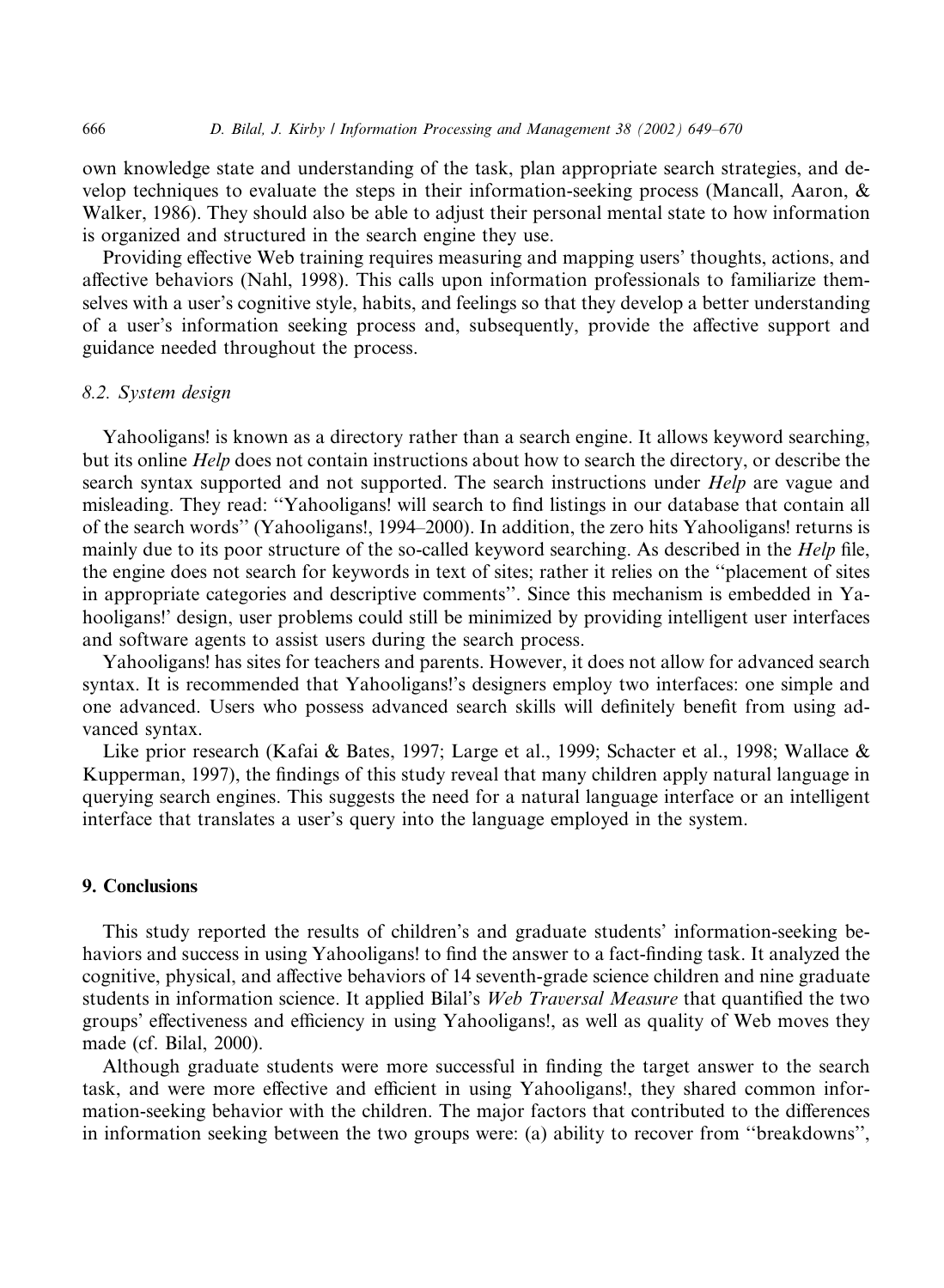(b) navigational style, and (c) focus on task. The fact that graduate students used a search engine with a simple interface may have added to their higher performance.

Examination of children's and graduate students' information seeking from the cognitive, physical, and affective perspectives provided insights into their traversal activities in using Yahooligans! It also added to our understanding of the vitality affective states play in the information seeking process.

Use of the *Web Traversal Measure* proved to be effective for fact-finding tasks. This measure quantified effectiveness, efficiency, and quality of Web moves. Its usability for open-ended tasks, however, remains to be proven.

The fact that both children and graduate students experienced cognitive difficulties in using Yahooligans! suggests the need for effective Web training. Both student groups had inadequate knowledge of how to use the search engine. With effective training, these users may be able to adjust their existing knowledge to the rules provided in various search engines. Children, per se, need to learn how to scan, analyze, evaluate, extract, and synthesize information on the Web. These skills are vital for their information literacy and are at the heart of Information Power (1998) and Big6 Skills of information problem solving (Eisenberg & Berkowitz, 1990).

This study revealed that Yahooligans! had several limitations that affected children and graduate students' information seeking. System designers should improve the structure of keyword searching and provide intelligent interfaces that support children and adults' information seeking.

More research is needed on the understanding of children's and adults' information seeking behaviors on the Web. A comparison of these users' behaviors in navigating more than one search engine to find information on a variety of search tasks will provide more insights into the significant differences that exist between these two groups. Use of ''normal'' adults rather than graduate students in information science will establish the baseline necessary to design or adjust search interfaces to support the information-seeking behavior of different users.

# Appendix A

| <b>TMs</b> | Description                           | SAs | WSA <sup>b</sup> |
|------------|---------------------------------------|-----|------------------|
|            | Click on Science and Nature           |     |                  |
|            | Type alligators                       |     |                  |
|            | Scroll screen                         |     |                  |
|            | Click on Science and Nature: Animals: |     |                  |
|            | Reptiles: Alligators and Crocodiles   |     |                  |
|            | Move mouse over links                 |     |                  |
|            | Scroll screen                         |     |                  |
|            | Click on Crocodilian Species: Chinese |     | 0.5              |
|            | Alligator                             |     |                  |
|            | Scroll screen                         |     |                  |
|            | Move mouse over links                 |     |                  |
|            | Click on <i>Net Search</i> button     |     |                  |

Example of application of the Web Traversal Measure<sup>a</sup>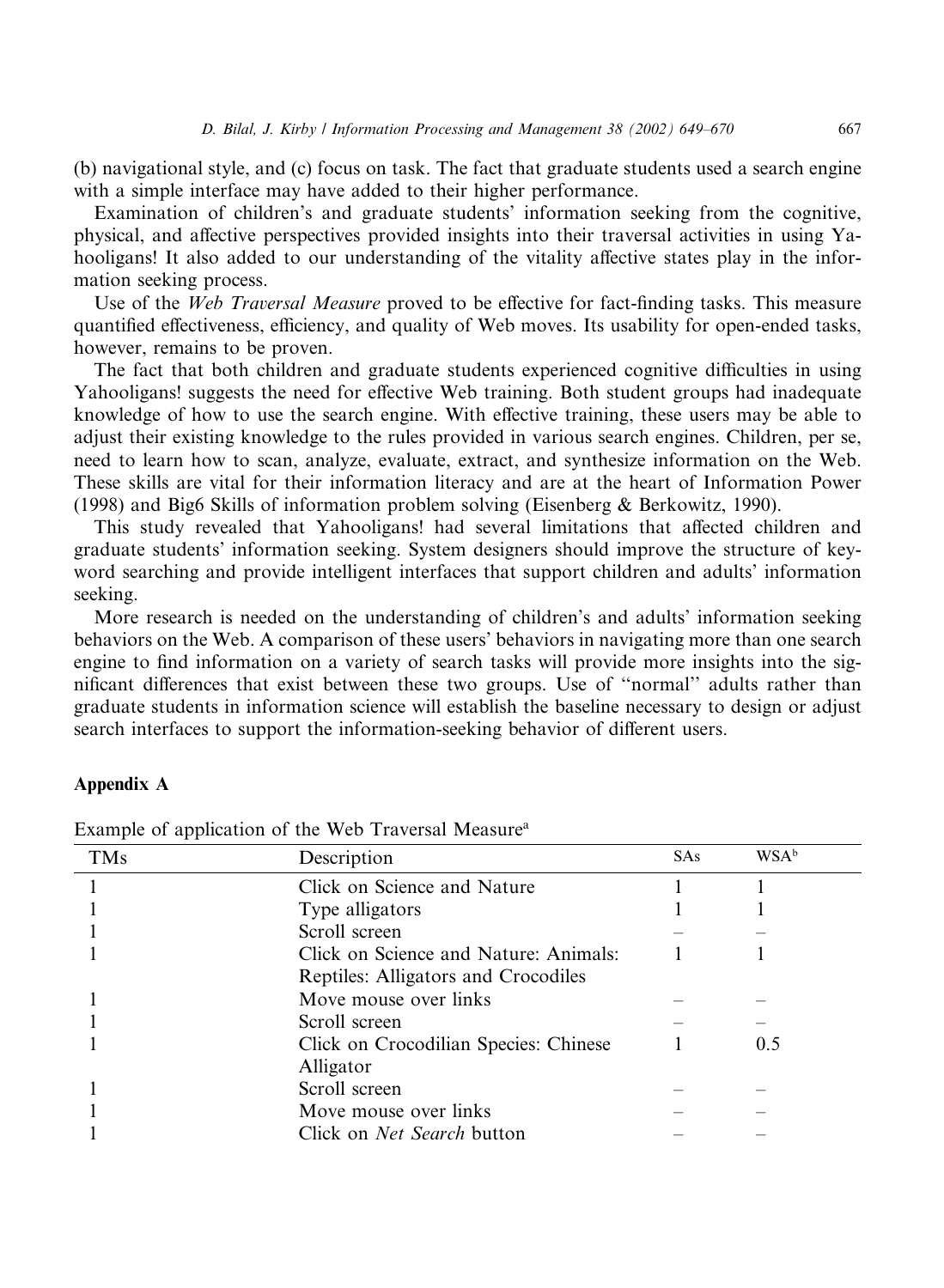|                        | Click on <i>Stop</i> button                                                                                                                                                                                                                                                                                                                                           |    |            |  |
|------------------------|-----------------------------------------------------------------------------------------------------------------------------------------------------------------------------------------------------------------------------------------------------------------------------------------------------------------------------------------------------------------------|----|------------|--|
|                        | Click on <i>Back</i> button                                                                                                                                                                                                                                                                                                                                           |    |            |  |
|                        | Click on Zoos                                                                                                                                                                                                                                                                                                                                                         |    | 0.5        |  |
|                        | Click on Science and Nature: Animals:                                                                                                                                                                                                                                                                                                                                 |    |            |  |
|                        | Reptiles: Alligators and Crocodiles                                                                                                                                                                                                                                                                                                                                   |    |            |  |
|                        | Type alligator                                                                                                                                                                                                                                                                                                                                                        |    |            |  |
|                        | Scroll screen                                                                                                                                                                                                                                                                                                                                                         |    |            |  |
|                        | Move mouse over links                                                                                                                                                                                                                                                                                                                                                 |    |            |  |
|                        | Type animals                                                                                                                                                                                                                                                                                                                                                          |    | 0.5        |  |
|                        | Click on <i>Back</i> button                                                                                                                                                                                                                                                                                                                                           |    |            |  |
|                        | Type alligators                                                                                                                                                                                                                                                                                                                                                       |    |            |  |
|                        | Click on <i>Gator Hole</i> (target hyperlink)                                                                                                                                                                                                                                                                                                                         |    |            |  |
|                        | Scroll screen                                                                                                                                                                                                                                                                                                                                                         |    |            |  |
|                        | Highlight text for answer                                                                                                                                                                                                                                                                                                                                             |    |            |  |
| Total                  |                                                                                                                                                                                                                                                                                                                                                                       |    |            |  |
| 23                     |                                                                                                                                                                                                                                                                                                                                                                       | 10 | 8.5        |  |
| Weighted effectiveness | 10<br>21<br>$\sum_{\text{true}}$<br>$\sum$ ants<br>$\sqrt{2}$ $\sqrt{2}$ $\sqrt{2}$ $\sqrt{2}$ $\sqrt{2}$ $\sqrt{2}$ $\sqrt{2}$ $\sqrt{2}$ $\sqrt{2}$ $\sqrt{2}$ $\sqrt{2}$ $\sqrt{2}$ $\sqrt{2}$ $\sqrt{2}$ $\sqrt{2}$ $\sqrt{2}$ $\sqrt{2}$ $\sqrt{2}$ $\sqrt{2}$ $\sqrt{2}$ $\sqrt{2}$ $\sqrt{2}$ $\sqrt{2}$ $\sqrt{2}$ $\sqrt{2}$ $\sqrt{2}$ $\sqrt{2}$ $\sqrt{2$ |    | $\sqrt{2}$ |  |

Weighted effectiveness  $\sum_{n=1}^{\infty}$ 

Weighted efficiency  $\sum_{n=1}^{\infty}$ 10  $i=1$  $\mathrm{WSA}_i$  $\frac{23}{2}$  $j=1$  $TM_i = 8.5/23 = 36.9\%.$ 

 $(WSA<sub>i</sub> * SA<sub>i</sub>)$ 

 $i=1$ 

**Ouality moves:** 

$$
\sum_{i=1}^{10} SA_i / \sum_{i=1}^{23} TM_i = 10/23 = 43.5\%.
$$

 $j=1$ 

 $(TM_j) = (7 * 1 + 3 * 0.5)/21 = 8.5/21 = 40.5%$ .

 $TM = Transcribed Move; SA = Selection Action; WSA = Weight for each SA.$ <sup>a</sup>This measure is based on Bilal (2000) Web Traversal Measure.

 $b(1)$  = relevant); (0.5 = semi-relevant). Note: Each TM is a move; each SA is a "meaningful" TM.

# **References**

AASL & AECT (1998). Information power: Building partnerships for learning. Chicago, IL: American Library Association.

Bilal, D. (1998). Children's search processes in using World Wide Web search engines: an exploratory study. In Proceedings of the 61st ASIS annual meeting, 35, October 24–29, 1998, Pittsburgh, PA (pp. 45–53).

Bilal, D. (1999). Web search engines for children: a comparative study and performance evaluation of Yahooligans!, Ask Jeeves for Kids<sup> $m$ </sup>, and Super Snooper<sup>m</sup>. In *Proceedings of the 62nd ASIS annual meeting, October 31–November* 4, 1999, Washington, DC (pp. 70–82).

Bilal, D. (2000). Children's use of the Yahooligans! Web search engine. I. Cognitive, physical, and affective behaviors on fact-based tasks. Journal of the American Society for Information Science, 51(7), 646–665.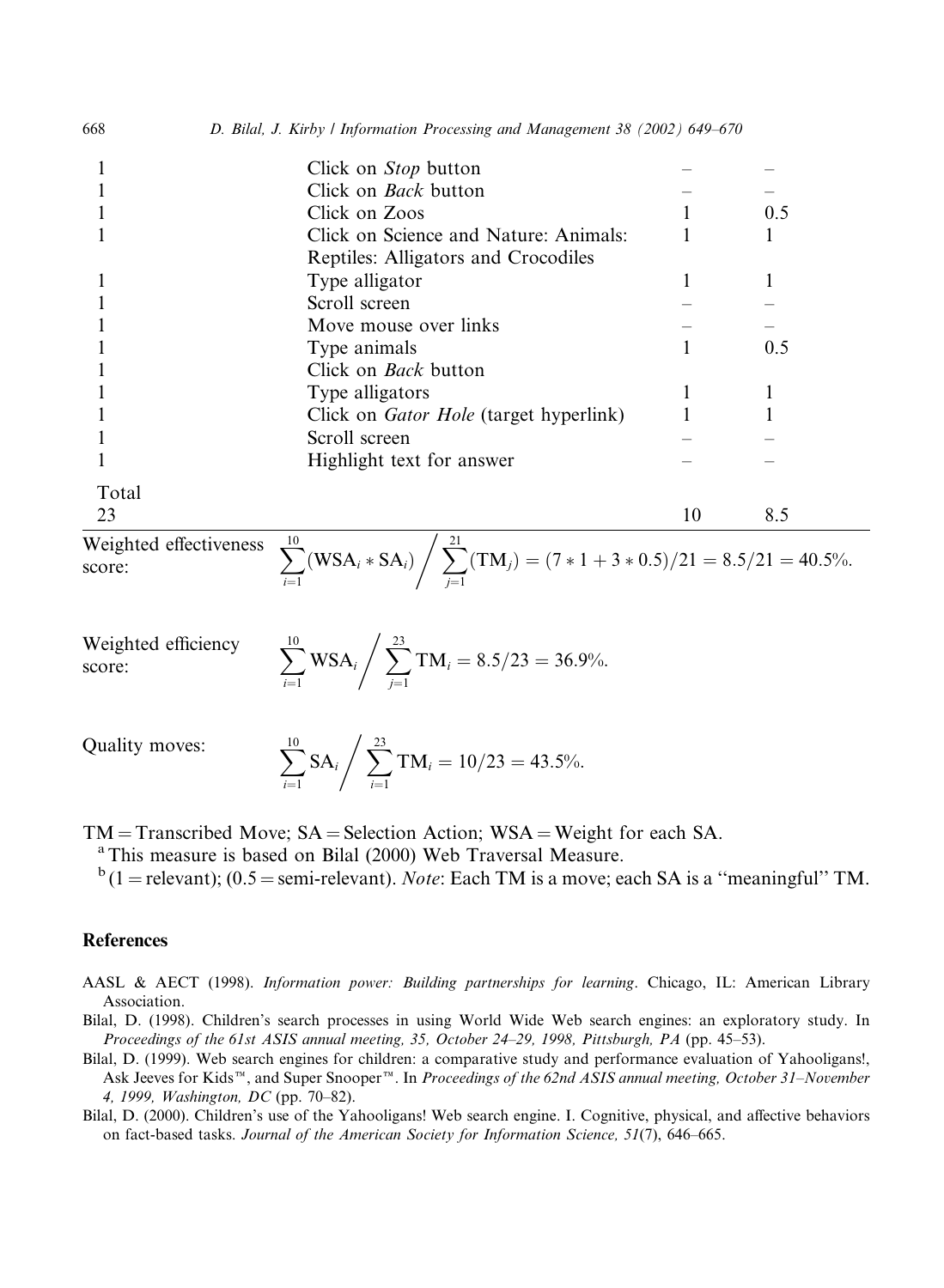- Bilal, D. (2001). Children's use of the Yahooligans! Web search engine. II. Cognitive and physical behaviors on research tasks. Journal of the American Society for Information Science, 52(2), 118–137.
- Bilal, D., & Watson, J. S. (1998). Children's paperless projects: inspiring research via the Web. In *Proceedings of the* 64th IFLA general conference, August 16–21, 1998, Amsterdam, The Netherlands (Booklet 3) (pp. 101–107). Available: http://www.ifla.org/IV/ifla64/009-13e.htm.
- Catledge, L. D., & Pitkow, J. E. (1995). Characterizing browsing strategies in the World-Wide Web. Available: http:// www.igd.fhg.de/www/www95/proceedings/papers/80/userpatterns/UserPatterns.Paper4.formatted.html. Accessed on January 15, 2000.
- Chen, C., Czerwinski, M., & Macredie, R. (2000). Individual differences in virtual environments: introduction and overview. Journal of the American Society for Information Science, 51(6), 499–507.
- Choo, C. W., Detlor, B., & Turnbull, D. (1999). Information seeking on the Web an integrated model of browsing and searching. In Proceedings of the 62nd ASIS annual meeting, 36, October 31–November 4, 1999, Washington, DC (pp.  $3-16$ ).
- Cockburn, A., & Jones, S. (1996). Which way now? Analyzing and easing inadequacies in WWW navigation. International Journal of Human–Computer Studies, 45, 105–129.
- Dervin, B. (1983). Information as a user construct: the relevance of perceived information needs to synthesis and interpretation. In S. A. Ward, & L. A. Reed (Eds.), Knowledge structure and use: Implications for synthesis and interpretation. Philadelphia, PA: Temple University Press.
- Eisenberg, M. B., & Berkowitz, R. E. (1990). Information problem-solving: The big six skills approach to library and information skills instruction. Norwood, NJ: Ablex Publishing.
- Ellis, D. (1989). A behavioural model for information retrieval system design. Journal of Information Science, 15(4/5), 237–247.
- Ellis, D., Cox, D., & Hall, K. (1993). A comparison of the information seeking patterns of researchers in the physical and social sciences. Journal of Documentation, 49(4), 356–369.
- Ellis, D., & Haugan, M. (1997). Modelling information seeking patterns of engineers and research scientists in an industrial environment. Journal of Documentation, 53(4), 384–403.
- Fidel, R. et al. (1999). A visit to the information mall: Web searching behavior of high school students. Journal of the American Society for Information Science, 50(1), 24–38.
- Ingwersen, P. (1982). Search procedures in libraries analyzed from the cognitive point of view. Journal of Documentation, 38(3), 165–191.
- Ingwersen, P. (1992). Information retrieval interaction. London: Taylor Graham.
- Ingwersen, P. (1996). Cognitive perspectives of information retrieval interaction: elements of a cognitive IR theory. Journal of Documentation, 51(1), 3–50.
- Jansen, M. J., Spink, A., & Saracevic, T. (2000). Real life, real users, real needs: a study of analysis of user queries on the Web. Information Processing and Management, 36(2), 207–227.
- Kafai, Y., & Bates, M. J. (1997). Internet web-searching instruction in the elementary classroom: building a foundation for information literacy. School Library Media Quarterly, 25(2), 103–111.
- Kuhlthau, C. C. (1993). Seeking meaning: A process approach to library and information services. Norwood: Ablex Publishing.
- Large, A., & Beheshti, J. (2000). The Web as a classroom resource: reactions from the users. Journal of the American Society for Information Science, 51(12), 1069–1080.
- Large, A., Beheshti, J., & Moukad, H. (1999). Information seeking on the Web: navigational skills of grade-six primary school students. In Proceedings of the 62nd ASIS annual meeting, October 31–November 4, 1999, Washington, DC (pp. 84–97).
- Lazonder, A. W., Biemans, J. A., & Wopereis, G. J. H. (2000). Differences between novice and experienced users in searching information on the World Wide Web. Journal of the American Society for Information Science, 51(6), 576–581.
- Mancall, J. C., Aaron, S. L., & Walker, S. A. (1986). Educating students to think: the role of the school library media program. School Library Media Quarterly, 15(Fall), 18–27.
- Marchionini, G. (1995). Information seeking in electronic environments. Cambridge, UK: Cambridge University.
- Meghabghab, D. B. (1995). CD-ROM vs. online vs. Internet: search strategies and evaluation from the user's perspective. In Proceedings of the 16th national online meeting, May 2–4, 1995, New York (pp. 295–307).